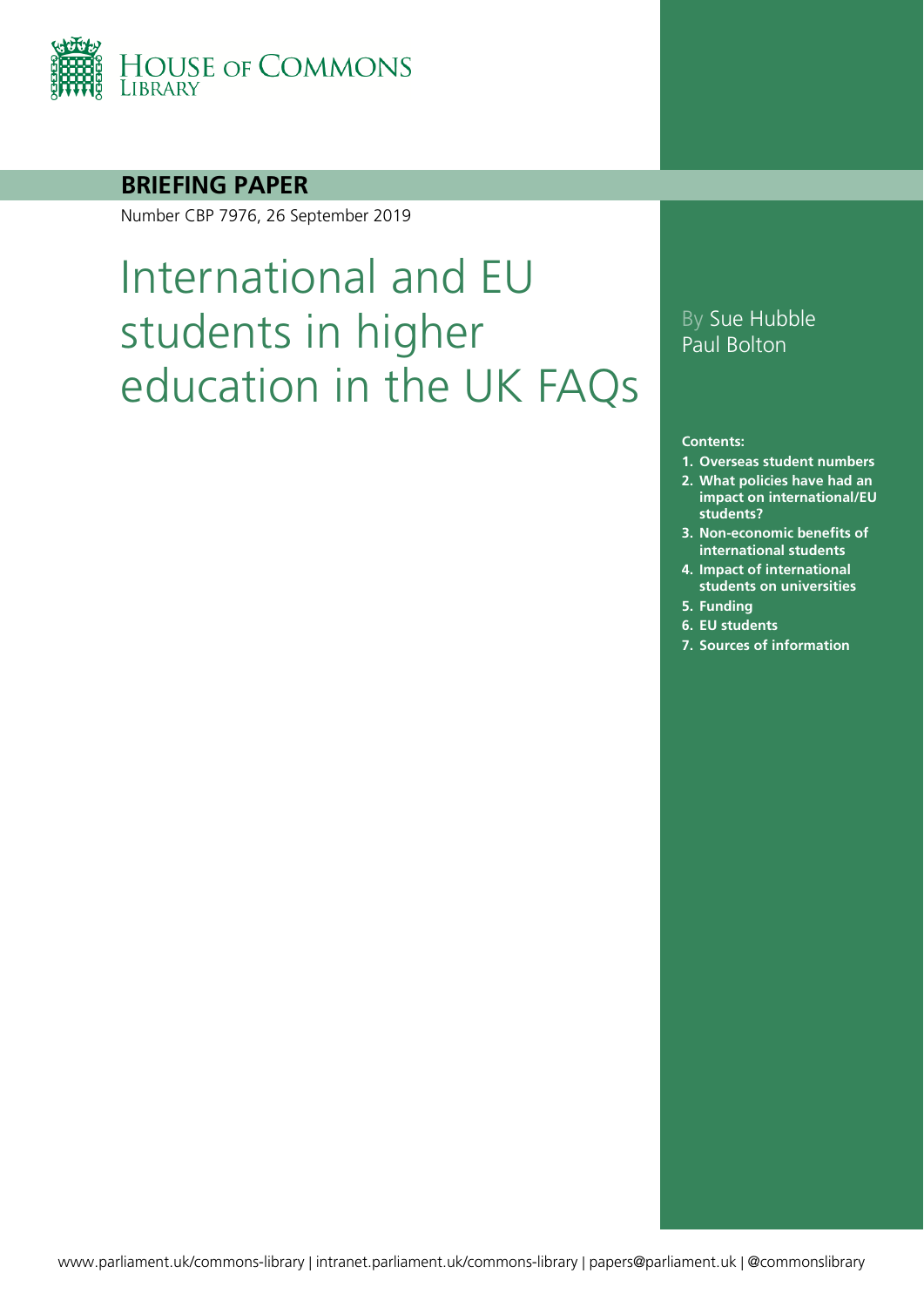# **Contents**

| <b>Summary</b>                        |                                                                                                                                                                                                                                                                                                                                                                                                                                                                                                                                                                                     | 3                                                                             |
|---------------------------------------|-------------------------------------------------------------------------------------------------------------------------------------------------------------------------------------------------------------------------------------------------------------------------------------------------------------------------------------------------------------------------------------------------------------------------------------------------------------------------------------------------------------------------------------------------------------------------------------|-------------------------------------------------------------------------------|
| 1.<br>1.1<br>1.2                      | <b>Overseas student numbers</b><br>How many overseas students are at university in the UK?<br>Which countries send the highest numbers of students?<br>What is the UK's share of the overall international higher education market?<br>How much is the international higher education market worth to the UK?<br>What level courses do overseas students follow?<br>How many UK universities have overseas campuses?<br>Fees paid by overseas students<br>How much are fees for overseas students?<br>UK students abroad<br>How many UK students study abroad and where do they go? | 5<br>5<br>5<br>5<br>6<br>$\overline{7}$<br>$\overline{7}$<br>8<br>8<br>8<br>8 |
| 2.<br>2.1<br>2.2<br>2.3<br>2.4<br>2.5 | What policies have had an impact on international/EU students?<br>Net migration target<br>Post-Study Work Visa<br><b>Brexit</b><br>The Higher Education and Research Act 2017<br>The International Education Strategy March 2019                                                                                                                                                                                                                                                                                                                                                    | 8<br>8<br>10<br>10<br>11<br>11                                                |
| 3.                                    | Non-economic benefits of international students<br>How do international students benefit UK higher education?<br>What do international students contribute to the UK HE experience?                                                                                                                                                                                                                                                                                                                                                                                                 | 12<br>12<br>13                                                                |
| 4.                                    | Impact of international students on universities<br>Which universities have the most overseas students?<br>How many staff at universities are from overseas?                                                                                                                                                                                                                                                                                                                                                                                                                        | 13<br>13<br>13                                                                |
| 5.<br>5.1<br>5.2<br>5.3               | <b>Funding</b><br>Institutional income<br>What research income comes from the EU/other overseas?<br>Which universities get the most research funding from overseas?<br>How much fee income comes from overseas?<br>Student support<br>What support is available for international students?<br>I am a British citizen so why have I been classified as an international student?                                                                                                                                                                                                    | 14<br>14<br>14<br>14<br>15<br>15<br>15<br>15                                  |
| 6.                                    | <b>EU students</b><br>What support is available for EU students?<br>How much do EU students take out in loans?<br>How many EU students repay loans?<br>How do EU students repay their loans?<br>Will the Government continue to fund EU students post Brexit?                                                                                                                                                                                                                                                                                                                       | 15<br>15<br>16<br>16<br>16<br>17                                              |
| 6.1                                   | Erasmus+<br>How many students come to the UK on Erasmus programmes?<br>How many UK students are on Erasmus+programmes and where do they study?<br>Will Brexit affect the UK's participation in the Erasmus+ scheme?<br>A UK alternative to Erasmus+ ?                                                                                                                                                                                                                                                                                                                               | 17<br>17<br>17<br>18<br>19                                                    |
| 7.                                    | <b>Sources of information</b>                                                                                                                                                                                                                                                                                                                                                                                                                                                                                                                                                       | 21                                                                            |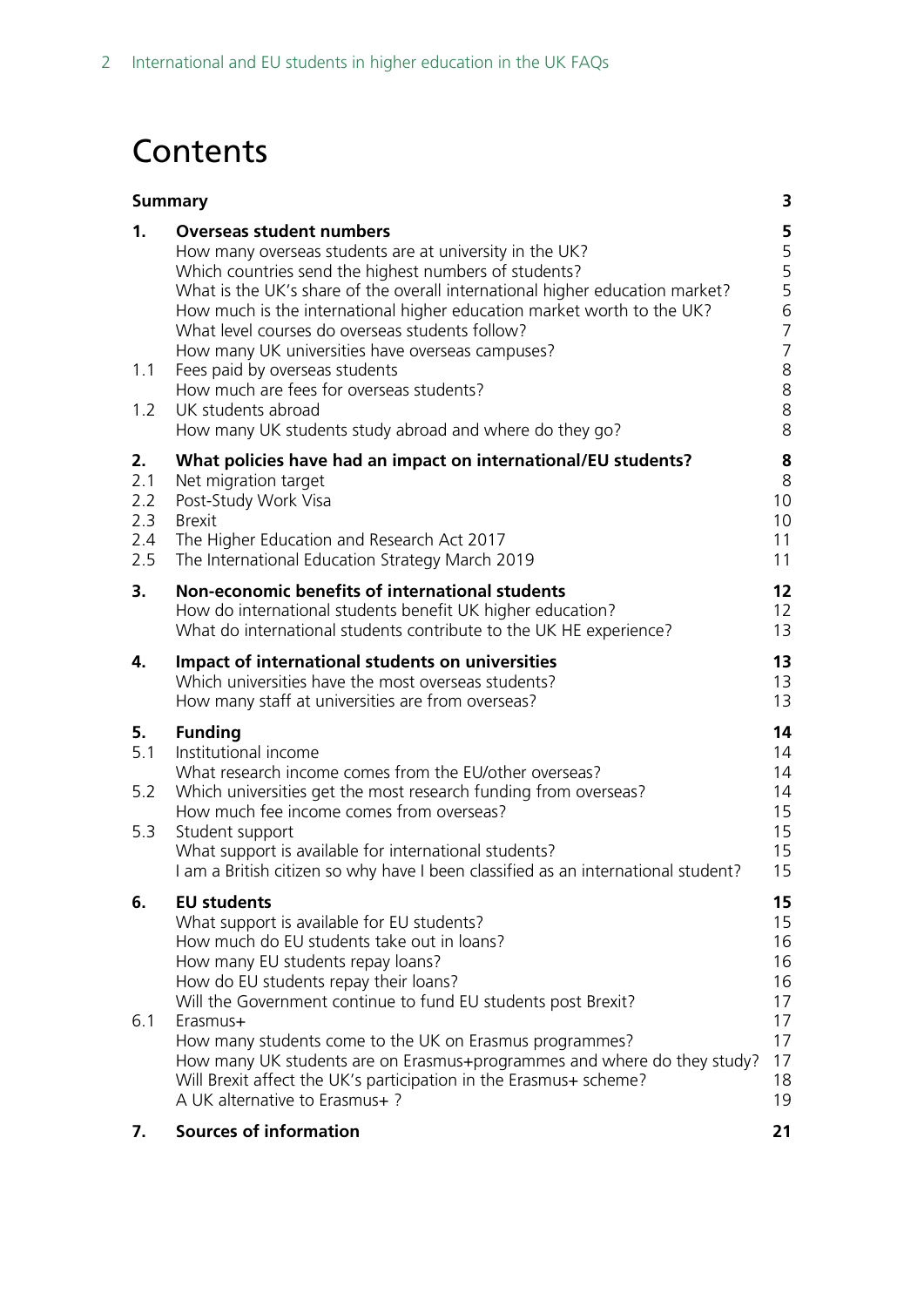# <span id="page-2-0"></span>Summary

**In 2017/18 there were 458,000 overseas students studying at UK universities**; 20% of the total student population, 54% of full-time taught postgraduates and 49% of fulltime research degree students. **139,000 were from the EU and 319,000 from elsewhere**.

New overseas entrants to UK universities fell from almost 240,000 in 2010/11 to just over 230,000 in 2015/16. **Increases in the last two years have seen overseas entrants numbers reach a new high of 248,000 in 2017/18.**

The top sending countries for overseas students have changed over the last few years. **China currently sends the most students to the UK, more than 76,000 in 2017/18**; the number of Chinese student in the UK has risen by 43% since 2011/12. In contrast the **number of students from Nigeria has declined significantly**; Nigerian student numbers have fallen by 52% since 2011/12. There has also been a more recent decline in numbers from Malaysia and India (despite an increase in 2017/18)..

There has been a general drop in entrants from the major EU countries since 2011/12; Ireland down by 41%, Germany 18%, Greece 16% and France 11%. Italy was the exception with numbers up by more than half.

**In recent years, the UK has been the second most popular global destination for international students after the USA**. **In 2016 the US took 28% of higher education students** from all countries who were studying overseas at universities in the OECD, the **UK was in second place with 132.** But market share has been slipping and other English speaking countries such as Australia, New Zealand and Canada are now seeing significant increases in overseas students as are European countries which are increasingly offering courses in English.

**The decline in numbers has been attributed to a numbers of factors such as changes in student visa arrangements, the net migration target and most recently Brexit**. The impact of Brexit on EU students in the UK is uncertain and will depend on the outcome of negotiations, but the Government has guaranteed to continue to fund EU students until 2018/19.

**Universities UK has estimated that in 2014-15 international students contributed around £25.8 billion in gross output to the UK economy**. International students also benefit the UK in other social, cultural and intellectual ways and are an important contributors to the UK's 'soft power' overseas. Any decline in student numbers is therefore a concern.

On 16 March 2019 the Government launched the **[International Education Strategy](https://www.gov.uk/government/publications/international-education-strategy-global-potential-global-growth/international-education-strategy-global-potential-global-growth)** – the Strategy will aim to recruit 600,000 international higher education students annually by 2030 and will extend the post-study work period to six months for undergraduates and Masters students, and a year for doctoral students.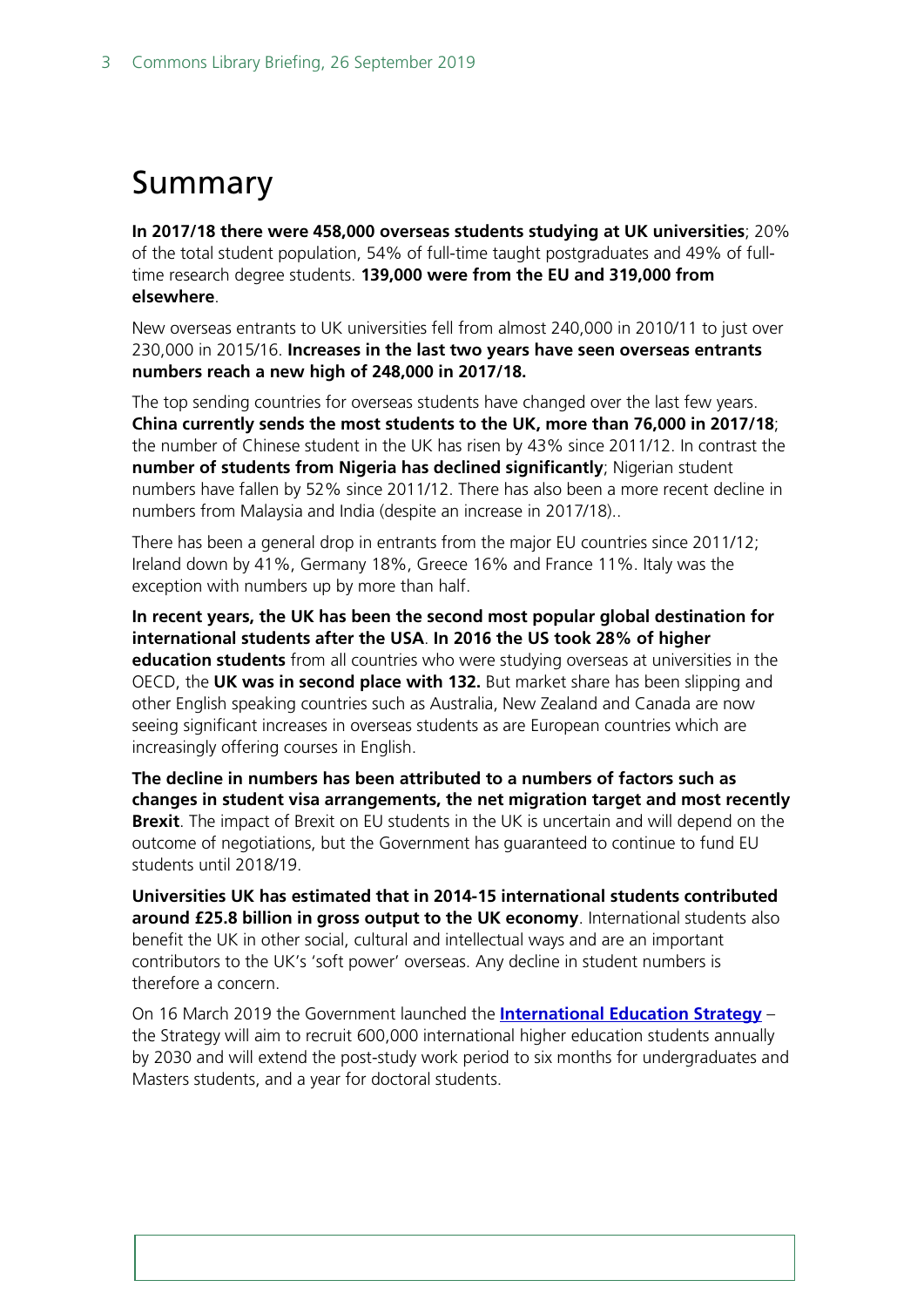### 4 International and EU students in higher education in the UK FAQs

This paper answers some frequently asked statistical and policy questions on international and EU students.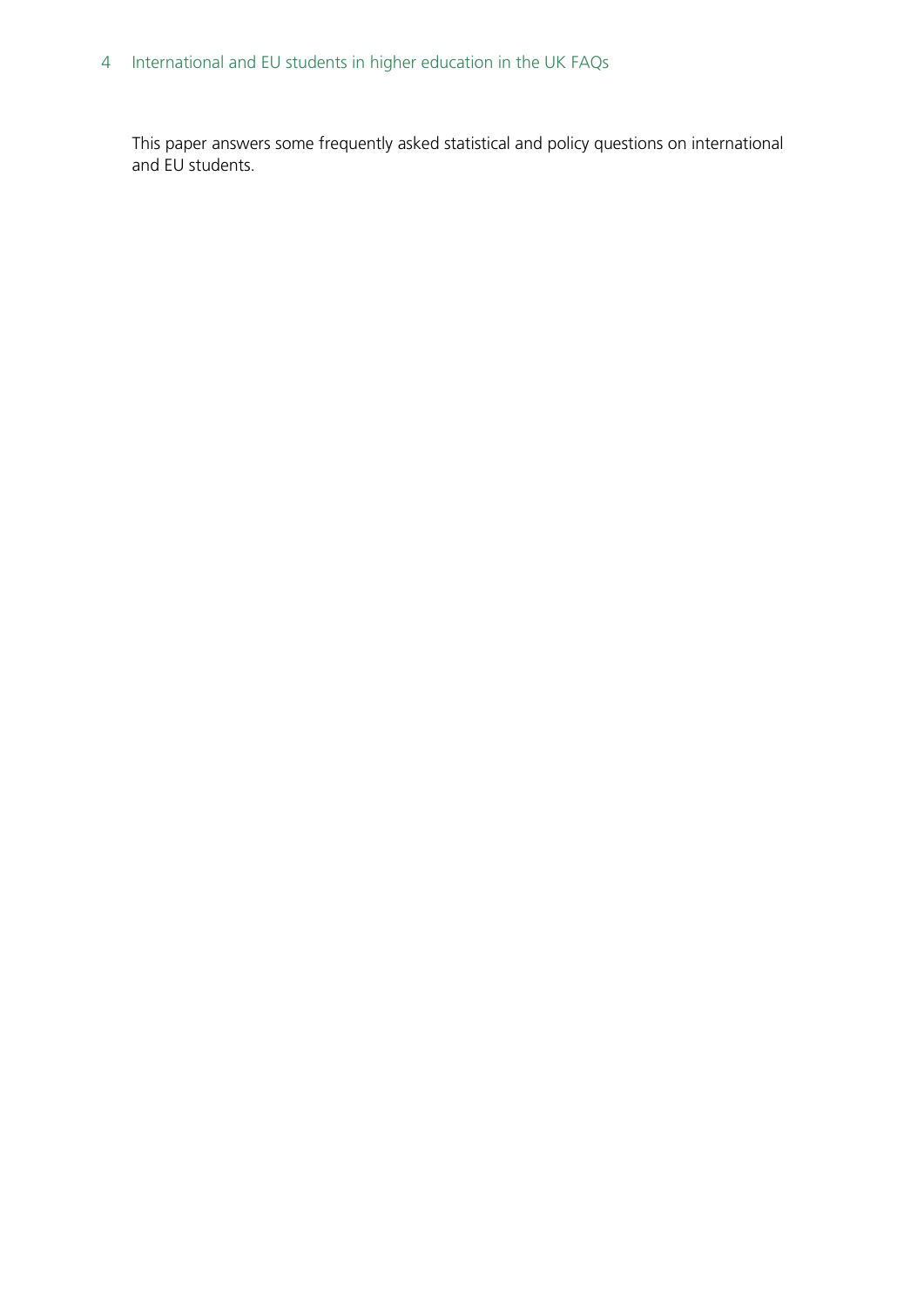# <span id="page-4-0"></span>1. Overseas student numbers

#### <span id="page-4-1"></span>How many overseas students are at university in the UK?

In 2017/18 there were 458,000 overseas students studying at UK universities; 20% of the total student population. 139,000 were from the EU and 319,000 from elsewhere.

New overseas *entrants* to UK universities peaked at 238,000 in 2011/12.

Their number fell by 10,000 in 2012/13 largely due to a drop in entrants from the EU in the first year of higher fees in England. Since then increases in the latest two years, mainly from outside the EU, have seen overseas entrants reach a new peak of 248,000 in 2017/18. This was 32% of all first year students at UK universities. 62,000 were from the EU and 185,000 from elsewhere. [1](#page-4-4)

### <span id="page-4-2"></span>Which countries send the highest numbers of students?

The top ten countries are shown opposite. China clearly dominates with more entrants as the rest of the top ten combined.

## How has this changed in recent years?

Change since 2011/12 is shown opposite. Some of the key recent trends are:

- Chinese student numbers are up by 43% since 2011/12. They increased by more than 10,000 in 2017/18 alone. Numbers from the US have increased more steadily over the same period
- Indian student numbers have fallen by 44% between 2011/12 and 2015/16. They have increased since then, but are still 24% down on 2011/12 numbers. There has been a more recent decline in numbers from Malaysia and particularly Nigeria.
- There has been a general drop in entrants from the major EU countries since 2011/12; Ireland down by 41%, Greece 16%, Germany 18% and France 11%. Italy was the exception with numbers up by more than half.

## <span id="page-4-3"></span>What is the UK's share of the overall international higher education market?

In 2016 the US took 28% of international students who were studying overseas at universities in the OECD. The UK was in second place with 12% followed by Australia with 10% and France and Germany both with 7%. In the same year the UK had one of the highest rates of

#### **TOP 10 COUNTRIES OF ORIGIN** China 76,425 India 12,465 United States 11,625 Germany 7,135 France 6,910 Hong Kong 6,790 Italy 6,160 Malaysia 5,935 Greece 5,080 Nigeria 4,805 **First years 2017/18**

*Source: Statistical bulletin SB252, HESA*

## **CHANGE IN 1ST YEARS**

| 11/12-17/18: Major non-EU countries |        |
|-------------------------------------|--------|
| China                               | $+43%$ |
| Hong Kong                           | $+28%$ |
| <b>United States</b>                | $+15%$ |
| Canada                              | $+1%$  |
| Thailand                            | $-2%$  |
| Saudi Arabia                        | $-12%$ |
| India                               | $-24%$ |
| Malaysia                            | $-24%$ |
| Nigeria                             | $-52%$ |
|                                     |        |

*Source: Statistical bulletin SB252, HESA*

<span id="page-4-4"></span>HESA, [Higher Education Student Statistics: UK, 2017/18](https://www.hesa.ac.uk/news/17-01-2019/sb252-higher-education-student-statistics)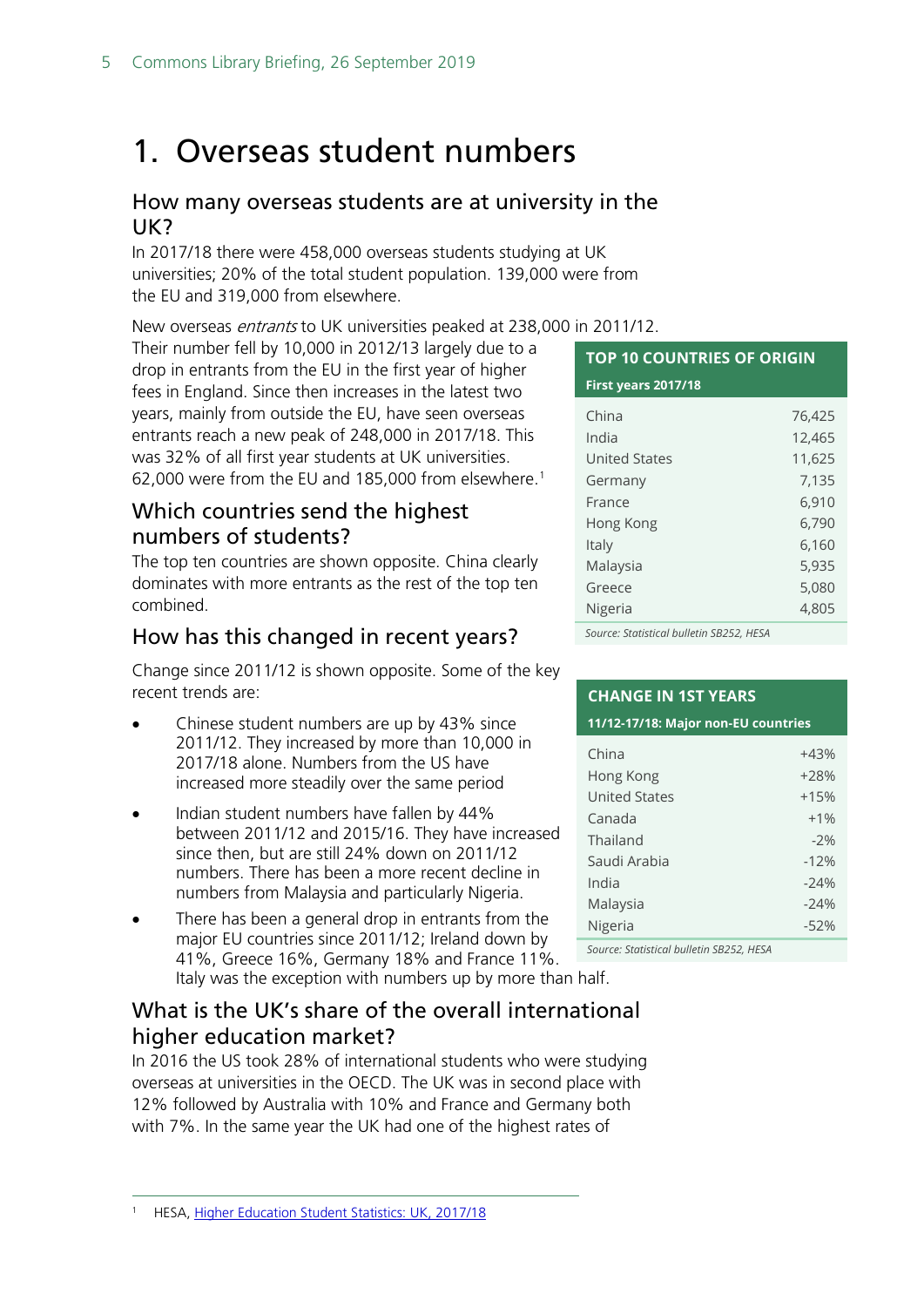international students<sup>[2](#page-5-1)</sup> in the OECD with 18%. This was double the EU average and behind only Luxembourg (47%) and New Zealand (20%).<sup>[3](#page-5-2)</sup>

#### <span id="page-5-0"></span>How much is the international higher education market worth to the UK?

There have been various estimates over the years of the value of education and training 'exports' to the UK (overseas students studying in the UK and some training/consultancy abroad) carried out for the British Council, Universities UK and the Government. These cover a wide range of definitions, years and methodologies. There is a substantial amount of uncertainty about these figures. They are highly approximate estimates only and are often made by groups with an interest in the sector. Estimates include:

- In 2011, the Department for Business, Innovation and Skills (BIS) [estimated](http://www.bis.gov.uk/assets/biscore/higher-education/docs/e/11-980-estimating-value-of-education-exports.pdf) that the total value of higher education exports to the UK in 2008/09 was £7.8 billion. It projected that this would grow to £10.4 billion by 2015 and £13.2 billion by 2020.
- More up to date estimates of HE 'exports' for the UK were published by BIS in 2013. They put the total at £10.2 billion in 2011; 2.1% of UK exports.[4](#page-5-3)
- Universities UK [estimated](http://www.universitiesuk.ac.uk/policy-and-analysis/reports/Documents/2014/the-impact-of-universities-on-the-uk-economy.pdf) that in 2011/12, the value of higher education exports to the UK was £10.7 billion

The Department for Education estimated that in 2015 higher education accounted for £12.9 billion out of a total £19.3 billion in international education exports and transnational education activity.[5](#page-5-4)

In 2018 Universities UK published [new research](http://www.universitiesuk.ac.uk/news/Pages/International-students-now-worth-25-billion-to-UK-economy---new-research.aspx) on the subject that put the **total value in 2014-15 at £25.8 billion**. As with the other estimates this includes direct spending by students on and off-campus and the indirect of 'knock-on' effect of this spending on the economy. It also includes an estimate of the impact of visitors to the UK linked to international students. The report also estimated that international students were 'responsible' for £10.8 billion of UK export earnings and their spending supported just over 200,000 jobs. The component parts of the £25.8 billion are:

- £4.8 billion generated in fees
- £5.4 billion off-campus spending by students
- £0.7 billion on-campus spending (excluding fees)
- £13.5 billion in the knock-on economic benefit of this spending ('gross output supported)
- £0.5 billion direct spending by visitors to international students
- £1.0 billion in knock-on economic benefit from visitor spending

<span id="page-5-1"></span><sup>&</sup>lt;sup>2</sup> As a proportion of all students at tertiary level  $\frac{3}{2}$  *Education at a Glance 2018* OECD, Indicator I

[Education at a Glance 2018](http://www.oecd.org/education/education-at-a-glance/), OECD. Indicator B1

<span id="page-5-3"></span><span id="page-5-2"></span><sup>4</sup> *[International Education –Global Growth and Prosperity: An](https://www.gov.uk/government/uploads/system/uploads/attachment_data/file/340601/bis-13-1082-international-education-accompanying-analytical-narrative-revised.pdf#page=61)  [Accompanying Analytical Narrative](https://www.gov.uk/government/uploads/system/uploads/attachment_data/file/340601/bis-13-1082-international-education-accompanying-analytical-narrative-revised.pdf#page=61)*, BIS (pp29-62 especially)

<span id="page-5-4"></span><sup>&</sup>lt;sup>5</sup> [UK revenue from education related exports and TNE activity 2015,](https://www.gov.uk/government/statistics/uk-revenue-from-education-related-exports-and-tne-activity-2015) DfE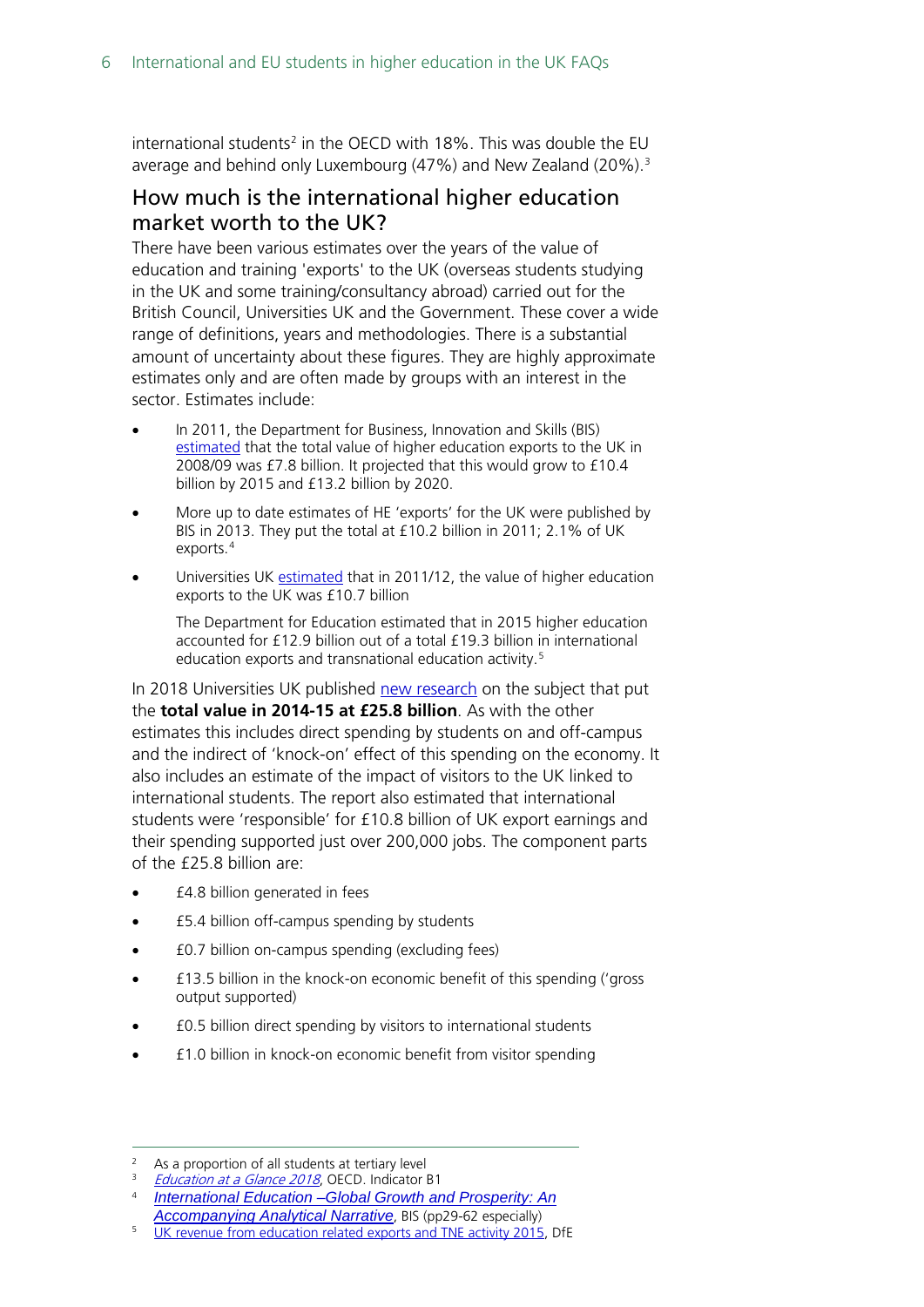#### <span id="page-6-0"></span>What level courses do overseas students follow?

Overseas students are much more likely than home students to study full-time and/or follow postgraduate courses. In 2017/18 49% of non-EU students were on postgraduate courses compared to 32% from the EU and 19% of home students. At undergraduate level overseas students were more likely to be on first degree courses than home students. Overseas students were also more likely to be studying full-time; 90% of those from the EU and 93% of non-EU entrants compared to 75% of home students.<sup>[6](#page-6-2)</sup>

In 2014/15 56% of Chinese students were studying at postgraduate level (mainly taught courses), a very similar rate to those from the US (57%) and slightly below the proportion of Indian postgraduates (64%). The majority of EU students were undergraduates (63%).<sup>[7](#page-6-3)</sup>

#### <span id="page-6-1"></span>How many UK universities have overseas campuses?

The UK higher education sector is involved in various types of transnational education (TNE) and a number of universities have established branch campuses overseas to increase their global reach.

In 2012, UK universities had opened 25 campuses in 12 countries, according to a study by the Observatory on Borderless Higher Education. A publication by UUK and the British Council in 2016 gave information on some of these campuses:

Over the last decade a number of universities have opened branch campuses. A very well known example for the UK has been the University of Nottingham campus in Ningbo, China and in Semenyih. Malaysia. Manchester Business School and Middlesex University are other notable players, as well as Lancaster and Strathclyde universities that signed agreements in May 2009 to establish campuses in Pakistan. Aberystwyth University followed Middlesex University in opening a campus in Mauritius in 2014. The University of Liverpool and Xi'an Jiaotong University in China formed a partnership for setting up Xi'an Jiaotong-Liverpool University (XJTLU), an independent university based in Suzhou, Jiangsu, China. The UK's existing and currently planned branch campuses are concentrated quite heavily in the UAE, China, Malaysia and Singapore, though single campuses have been established in less well known locations such as Uzbekistan (Westminster).[8](#page-6-4)

It has been suggested that a number of British universities are considering plans to open new branches inside the EU ahead of Brexit as a way of maintaining partnerships with other EU universities and retaining and attracting staff who needed to work within the EU.<sup>[9](#page-6-5)</sup>

<span id="page-6-2"></span><sup>&</sup>lt;sup>6</sup> HESA, [Higher Education Student Statistics: UK, 2017/18](https://www.hesa.ac.uk/news/17-01-2019/sb252-higher-education-student-statistics)

<sup>&</sup>lt;sup>7</sup> Students in higher education institutions 2014/15, HESA

<span id="page-6-4"></span><span id="page-6-3"></span><sup>&</sup>lt;sup>8</sup> HE Global, The Scale and Scope of UK Higher Education Transnational Education, Universities UK and the British Council, June 2016

<span id="page-6-5"></span><sup>&</sup>lt;sup>9</sup> ["UK universities draw up plans for EU campuses ahead of Brexit"](https://www.theguardian.com/education/2016/sep/22/uk-universities-mull-eu-campuses-in-new-era-of-uncertainty), The Guardian, 22 September 2016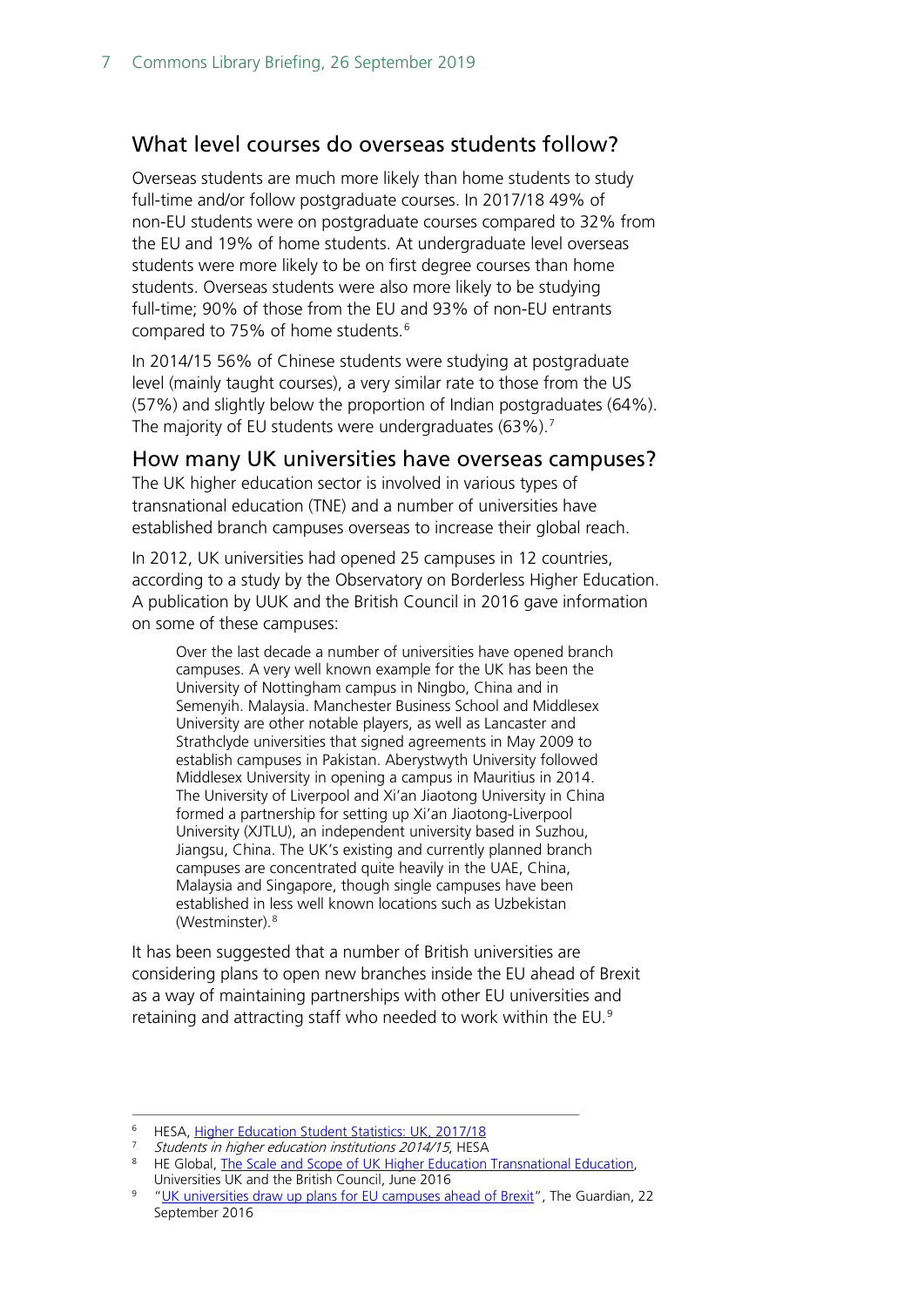Oxford University may also create its first foreign campus in response to Brexit.[10](#page-7-6)

Other universities have created institutional partnerships with overseas universities, or set up validation and franchising arrangements. An article in the *Times Higher Education*, "Empires and allies", in 2012 discussed UK HE's overseas education.<sup>[11](#page-7-7)</sup>

Further information on overseas education is given on the UUK international website at [What is UK HE TNE?](http://www.universitiesuk.ac.uk/International/heglobal/Pages/what-is-transnational-education.aspx)

## <span id="page-7-1"></span>1.1 Fees paid by overseas students

#### <span id="page-7-2"></span>How much are fees for overseas students?

A survey of typical fees for overseas (non-EU) students at UK universities<sup>[12](#page-7-8)</sup> gave these averages for different types of courses in 2018/19 (opposite). Overseas fees for classroombased courses have risen faster than the home rate in recent years at both undergraduate (where the home/EU rate is capped) and postgraduate levels.

| Undergraduate       |         |         |  |  |  |  |
|---------------------|---------|---------|--|--|--|--|
| Classroom           | £14,400 | £14,364 |  |  |  |  |
| Lab-based           | £16,400 | £16,368 |  |  |  |  |
| Postgraduate taught |         |         |  |  |  |  |
| Classroom           | £14,600 | £14,609 |  |  |  |  |
| Lab-based           | £16,900 | £16,934 |  |  |  |  |
| <b>MBA</b>          | £19,900 | £19,923 |  |  |  |  |

# <span id="page-7-3"></span>1.2 UK students abroad

### <span id="page-7-4"></span>How many UK students study abroad and where do they go?

In 2016 an estimated 2% of UK students in higher education were studying abroad. This rate was half the EU average and well below levels in Germany and France (both 4%). The most popular overseas destinations for UK students were the US with 30% of home students studying abroad, followed by the Netherlands (7%), Germany, Australia and France (all 6%). [13](#page-7-9)

# <span id="page-7-0"></span>2. What policies have had an impact on international/EU students?

The numbers of students coming to the UK to study has slowed down. The reasons for this are complex but the policies outlined below have been cited as contributory factors.

# <span id="page-7-5"></span>2.1 Net migration target

For several years it has been Government policy to reduce net migration (the difference between those who come to the UK for periods of at

<span id="page-7-6"></span> <sup>10</sup> "Oxford University may break with 700 years of tradition and open a foreign campus- after France offers Brexit sweetener", The Telegraph, 20 February 2017

<span id="page-7-7"></span><sup>&</sup>lt;sup>11</sup> "["Empires and allies"](https://www.timeshighereducation.com/features/empires-and-allies/421485.article), Times Higher Education, 18 October 2012

<span id="page-7-9"></span><span id="page-7-8"></span><sup>&</sup>lt;sup>12</sup> International and postgraduate fees survey[,](https://www.timeshighereducation.com/news/international-and-postgraduate-fees-survey-2018) 2018, Times Higher Education 13 [Education at a Glance 2018](http://www.oecd.org/education/education-at-a-glance/), OECD. Indicators B6.1 and B6.5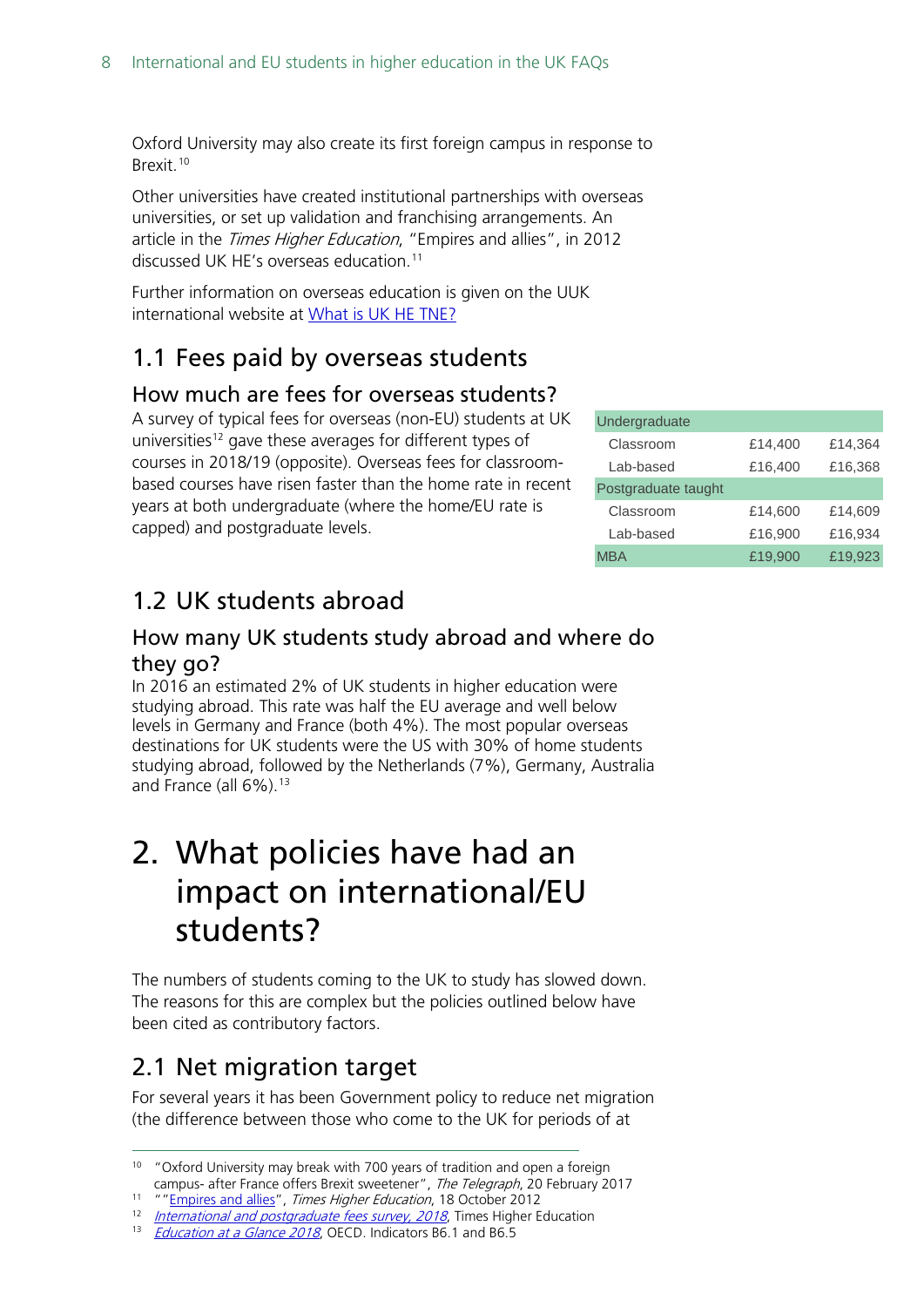least 12 months and those who leave). Students who come to the UK to study and stay for more than 12 months are 'migrants' under the UN's definition and are included in the net migration target.

Many bodies, such as Universities UK, have campaigned for years to have international students removed from the net migration target. [14](#page-8-0) A report by the Institute for Public Policy Research in 2016 set out details of the Government's increased restrictions on international students and argued the case for removing international students from net migration figures.<sup>[15](#page-8-1)</sup>

Various parliamentary select committees have also challenged including international students in the net migration target and most recently an amendment to the *Higher Education and Research Bill 2016* by Lord Hannay of Chiswick which would have removed students from the net migration target was passed in the House of Lords by a large majority following almost unanimous support from speakers. [16](#page-8-2) The amendment was later removed when the House of Commons considered the amendments to the Bill.

There is no limit on the number of international students who can come to the UK to study.

<span id="page-8-1"></span><span id="page-8-0"></span><sup>&</sup>lt;sup>14</sup> Universities UK, *[International students and the UK immigration debate](http://www.universitiesuk.ac.uk/policy-and-analysis/reports/Documents/2014/international-students-immigration-debate.pdf)*, August 2014 <sup>15</sup> IPPR, *Destination Education Reforming Migration Policy in International Students to* 

<span id="page-8-2"></span>Grow [the UK's Vital Education Exports](http://www.ippr.org/files/publications/pdf/destination-education_Oct16.pdf?noredirect=1), September 2016 <sup>16</sup> ["Peers defeat UK government on international student policy"](https://www.timeshighereducation.com/news/peers-defeat-uk-government-international-student-policy), Times Higher Education, 13 March 2017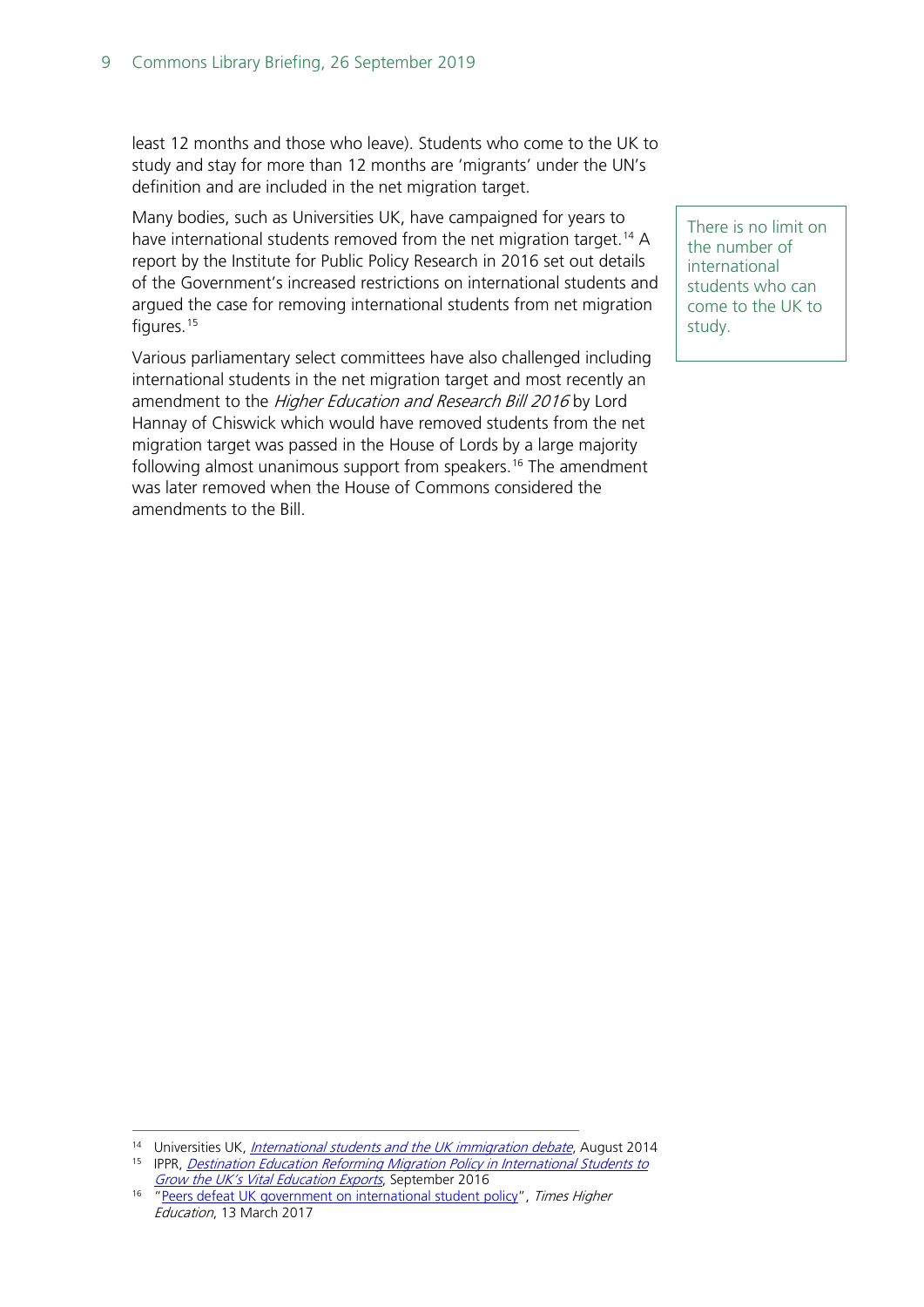A report by the Office for National Statistics July 2016, Population [Briefing International student migration What do the statistics tell us?](http://webarchive.nationalarchives.gov.uk/20160105160709/http:/www.ons.gov.uk/ons/rel/migration1/long-term-international-migration/student-migration---what-do-the-statistics-tell-us-/student-migration---what-do-the-statistics-tell-us.pdf) however stated that some international students do not leave the UK when they should and this might provide a further reason for keeping students in the net migration target :

Although it is sometimes argued that net migration figures should exclude overseas students since students are normally 'temporary migrants' and would be counted out in subsequent emigration statistics, available data suggest that some of those people who say they come to study do not actually leave the UK at the end of their courses.

The Prime Minister, Theresa May, has specifically said that students will not be removed from the net migration target:

Whether or not international students are included in the net migration target is not a message about our country and how we welcome people. We welcome students coming to this country we are very clear about that—but in the statistics we abide by the international definition used by countries around the world. We want to ensure that the brightest and the best are indeed able to come to the United Kingdom and get the value of a UK education. [\(HC Deb 29 March 2017 c289\)](https://hansard.parliament.uk/Commons/2017-03-29/debates/A6DFE4A0-6AB1-4B71-BF25-376F52AF3300/Article50)

Further information on this issue is available in library briefing SN06077, **[Migration Statistics](http://researchbriefings.files.parliament.uk/documents/SN06077/SN06077.pdf)**, 7 March 2017.

## <span id="page-9-0"></span>2.2 Post-Study Work Visa

In April 2012 the Tier 1 Post-Study Work Visa, which allowed Tier 4 students to stay on and work for two years after their studies, was abolished. The change was controversial and a report by the Higher Education Policy Institute in January 2017 said that the change in visa policy had resulted in a 20% reduction in enrolments at UK HEIs (higher education institutions)<sup>[17](#page-9-2)</sup>

On 11 September 2019 the Government announced the introduction of a **new two-year post-study work visa** for international students:

The new 'Graduate' route will be open to all international students – including those from India – who have valid UK immigration status as a student and have successfully completed a course of study in any subject at undergraduate level or above at an approved UK Higher Education Provider. The visa will allow eligible students to work, or look for work, in any career or position of their choice, for two years after completing their studies.<sup>[18](#page-9-3)</sup>

The new Graduate route will launch for the **2020/21** intake of students to university.

## <span id="page-9-1"></span>2.3 Brexit

It has been suggested that the result of the EU referendum vote in June 2016 has had an impact on student recruitment and it has been alleged

"International students should be removed from the net immigration target. The Government's refusal to do so is putting at the risk the higher education sector's share of the international student market. Removing international students from the target would be a simple way to offset some of the risks from leaving the European Union".

House of Commons **Education** Committee report, [Exiting](https://www.publications.parliament.uk/pa/cm201617/cmselect/cmeduc/683/683.pdf) the EU: [challenges and](https://www.publications.parliament.uk/pa/cm201617/cmselect/cmeduc/683/683.pdf)  [opportunities for](https://www.publications.parliament.uk/pa/cm201617/cmselect/cmeduc/683/683.pdf)  [the higher](https://www.publications.parliament.uk/pa/cm201617/cmselect/cmeduc/683/683.pdf)  [education sector](https://www.publications.parliament.uk/pa/cm201617/cmselect/cmeduc/683/683.pdf), 19 April 2017

<span id="page-9-2"></span><sup>&</sup>lt;sup>17</sup> Higher Education Policy Institute (HEPI), *[The determinants of international](http://www.hepi.ac.uk/wp-content/uploads/2017/01/Hepi-Report-91-Screen.pdf)* [demand for UK higher education](http://www.hepi.ac.uk/wp-content/uploads/2017/01/Hepi-Report-91-Screen.pdf), January 2017 p9

<span id="page-9-3"></span>Gov. UK, [UK announces 2-year post-study work visa for international students,](https://www.gov.uk/government/news/uk-announces-2-year-post-study-work-visa-for-international-students) 11 September 2019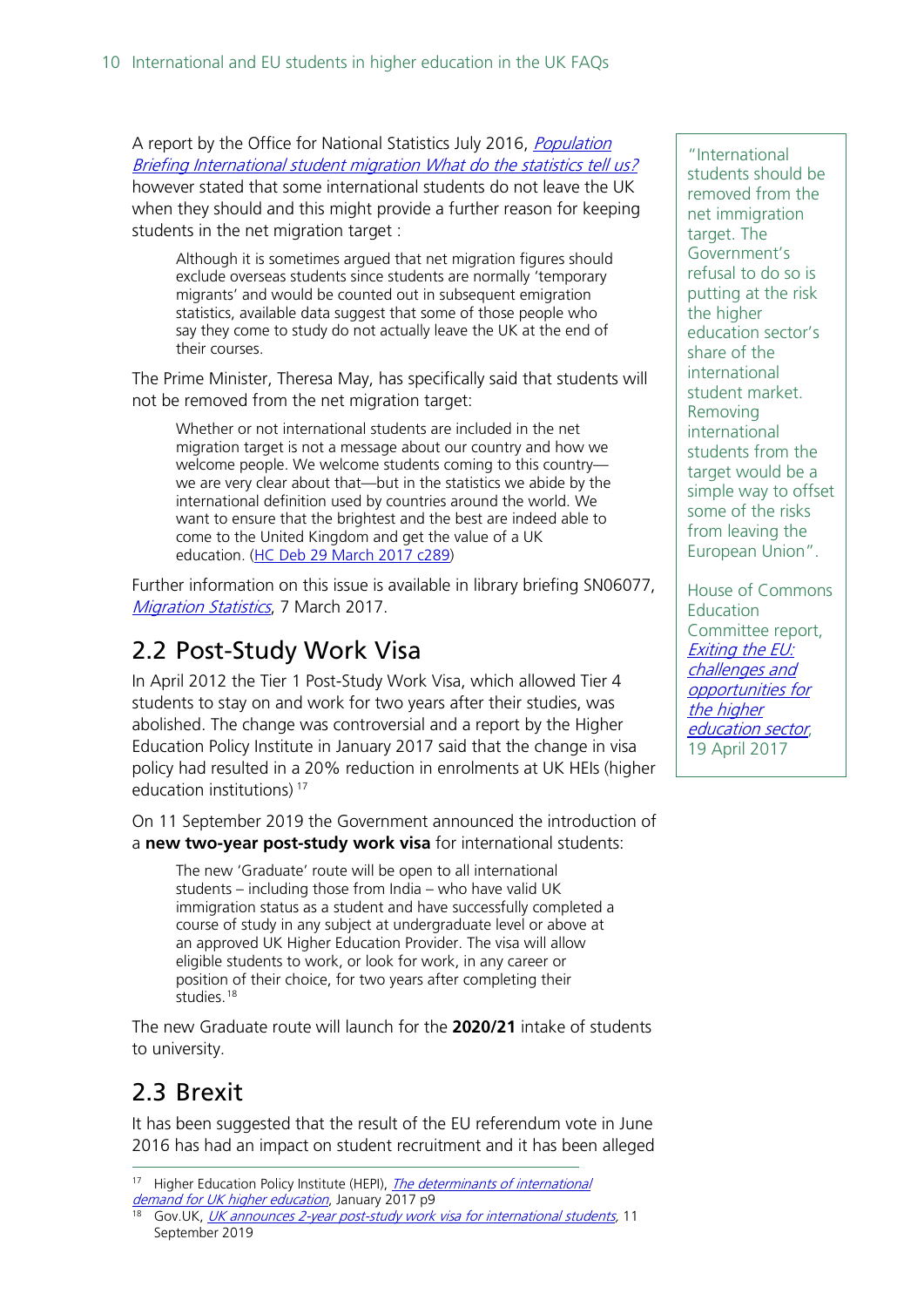that some students now perceive the UK as less welcoming to foreign students. This is a concern as it has been shown that when choosing a destination, international students are highly motivated by how welcome they feel.<sup>[19](#page-10-2)</sup>

An article in the *Financial Times* in July 2016 stated that a survey by Hobson's student recruitment consultancy had found that a third of international students questioned said that they would be less likely to come to the UK post Brexit:

More than a third of international students say they are now less likely to study at a UK university following last month's vote to leave the EU, a survey has found.

Of 1,014 students surveyed this month by Hobsons, a careers advisory service, 30 per cent said they were less likely to study in the UK, while 6 per cent said they would definitely not study in the UK as a result of the vote.

 $[...]$ 

Jeremy Cooper, managing director of Hobsons in Europe, said: "Market conditions for international student recruitment look set to toughen and universities need to send a clear message that the UK welcomes international students, as well as providing practical guidance and support.

"Almost two-thirds of students surveyed felt it would become harder for them to obtain a visa, while almost half expected it would become more difficult to get a job in the UK after graduating.

Among those who said Brexit made it more likely that they would come to the UK to study, 43 per cent said it was because the fall in the value of the pound would make it cheaper."<sup>[20](#page-10-3)</sup>

## <span id="page-10-0"></span>2.4 The Higher Education and Research Act 2017

The *Higher Education and Research Act 2017* contains a provision to make universities provide more information specifically for international students. Section 65 of the Act places a duty on higher education providers to publish higher education information and s65(8) states that when the Office for Students (OfS) determines what information is covered by this duty it must include information which would be helpful to international students. Under s65(9) the OfS may also consider it appropriate to ask providers to supply information on numbers of international students on HE courses.

## <span id="page-10-1"></span>2.5 The International Education Strategy March 2019

On 16 March 2019 the Government launched the [International](https://www.gov.uk/government/publications/international-education-strategy-global-potential-global-growth/international-education-strategy-global-potential-global-growth)  [Education Strategy.](https://www.gov.uk/government/publications/international-education-strategy-global-potential-global-growth/international-education-strategy-global-potential-global-growth)<sup>[21](#page-10-4)</sup> The Strategy sets out how the Government aims

<span id="page-10-3"></span><span id="page-10-2"></span><sup>19</sup> Hobsons International Student Survey 2017 p13

<sup>&</sup>lt;sup>20</sup> ["Third of foreign students less likely to come to UK after Brexit"](https://www.ft.com/content/c179cb10-53f3-11e6-9664-e0bdc13c3bef), Financial Times, 28 July 2016

<span id="page-10-4"></span><sup>&</sup>lt;sup>21</sup> HM Government, *[International Education Strategy global potential, global growth](https://assets.publishing.service.gov.uk/government/uploads/system/uploads/attachment_data/file/786459/international-education-strategy.pdf)*, March 2019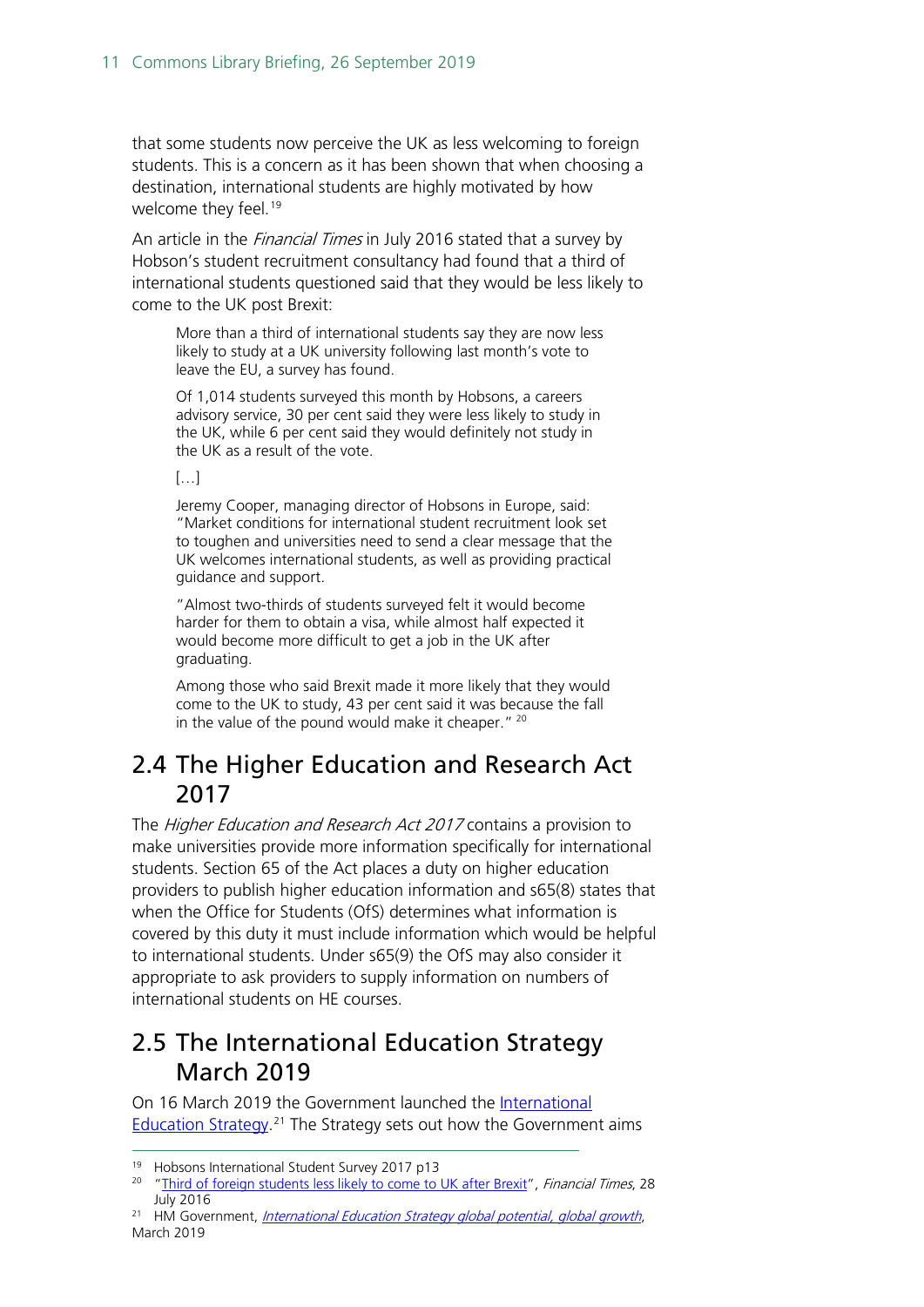to preserve and grow the UK's share of the global education market. The Strategy aims to:

- to increase education exports to **£35 billion by 2030**
- grow the numbers of international higher education students studying in the UK **to 600,000 by 2030**
- provide a welcoming environment for international students and develop an increasingly competitive offer by: **extending the post-study leave period**; considering where the visa process could be improved; supporting employment; and ensuring existing and prospective students continue to feel welcome.
- appoint an International Education Champion in 2019

The Strategy also said that the Government would conduct a review of transnational education (TNE) to identify the overall value of TNE to the UK economy and to provide insight into potential markets for both new and existing providers. The review will report in the spring 2020.

The visa changes implemented in September 2019 go beyond what was recommended in the Strategy.

# <span id="page-11-0"></span>3. Non-economic benefits of international students

The benefits of higher education are wide-ranging and cannot be solely calculated in economic terms.<sup>[22](#page-11-2)</sup>

#### <span id="page-11-1"></span>How do international students benefit UK higher education?

A study by the Higher Education Policy Institute, Now that's what we [call soft power](http://www.hepi.ac.uk/2015/10/01/now-thats-call-soft-power-55-world-leaders-educated-uk/), in 2015 showed that international students generated significant geopolitical benefits for the UK as 55 world leaders (Presidents, Prime Ministers and monarchs) from 51 countries had attended higher-level education in the UK. These personal connections with Britain are likely to be an important contributor to our 'soft power' and help to build long-term social, political and trade links with other countries.[23](#page-11-3)

It has been suggested that the UK could lose its traditionally strong relationship with India if the number of students from the sub-continent continues to fall.[24](#page-11-4)

"International students are vital for a successful post-Brexit, industrial strategy fit for a global Britain. They make a significant contribution to driving economic growth and engaging the UK's diplomatic and trade links on the world stage."

[Universities UK](http://www.universitiesuk.ac.uk/policy-and-analysis/reports/Documents/2017/final-uuk-briefing-lord-hannay-amendment-ping-pong-hofc.pdf)  **[Parliamentary](http://www.universitiesuk.ac.uk/policy-and-analysis/reports/Documents/2017/final-uuk-briefing-lord-hannay-amendment-ping-pong-hofc.pdf)** Briefing, [April 2017](http://www.universitiesuk.ac.uk/policy-and-analysis/reports/Documents/2017/final-uuk-briefing-lord-hannay-amendment-ping-pong-hofc.pdf)

<span id="page-11-2"></span><sup>&</sup>lt;sup>22</sup> BIS research paper No 146, *The Benefits of Higher Education Participation for* [Individuals and Society: key findings and reports "The Quadrants](https://www.gov.uk/government/publications/benefits-of-participating-in-higher-education-key-findings-and-reports-quadrants)", October 2013 <sup>23</sup> IPPR, Destination Education Reforming Migration Policy in International Students to

<span id="page-11-3"></span>[Grow the UK's Vital Education Exports,](http://www.ippr.org/files/publications/pdf/destination-education_Oct16.pdf?noredirect=1) September 2016 p8

<span id="page-11-4"></span><sup>&</sup>lt;sup>24</sup> "UK-India relationship 'at risk' as student numbers slide", Times Higher Education, 2 March 2017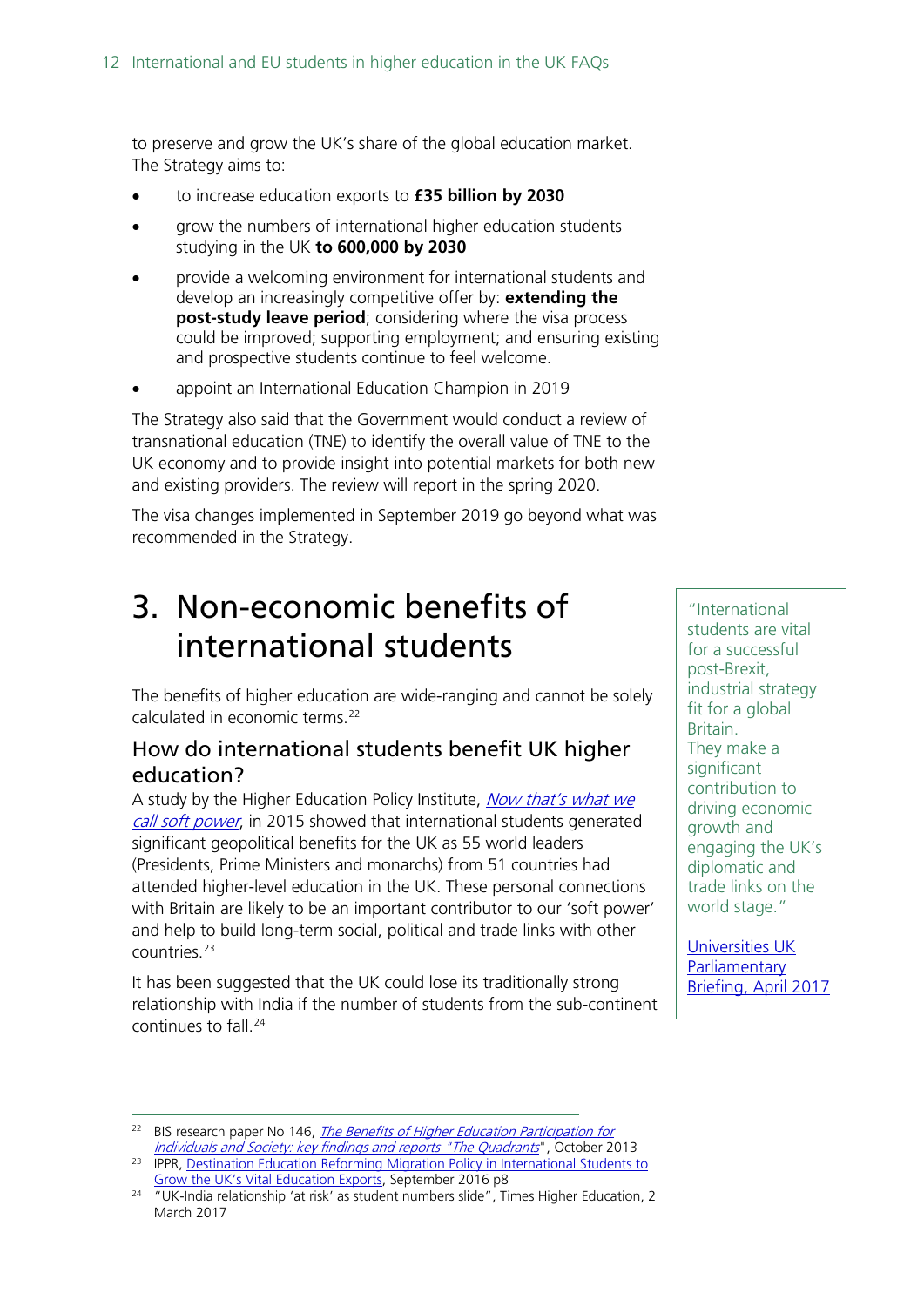### <span id="page-12-1"></span>What do international students contribute to the UK HE experience?

International students add to the diversity of the student body and bring social and intellectual benefits to the UK as well as creating a more global perspective.

A study by the Higher Education Policy Institute, *What do home* [students think of studying with international students](https://www.heacademy.ac.uk/system/files/resources/HEPI_IntlStudentsReport.pdf)?<sup>[25](#page-12-4)</sup> asked UK students for their views on international students; 87 per cent of students surveyed said that studying alongside their peers from overseas would give them a wider world view; 85 per cent said it will be useful preparation for working in a global environment; and 76 per cent said it will help them develop a global network.

The HEPI report also suggested that international students enriched academic debate:

Without a healthy number of international students, it is likely that some courses would be uneconomic to run, graduates would have a more limited outlook and classroom discussions would be excessively monocultural. Universities are more able to fulfil their core mission of sharing and spreading knowledge when they have students and staff who bring experiences from different countries and cultures.

# <span id="page-12-0"></span>4. Impact of international students on universities

<span id="page-12-2"></span>Which universities have the most overseas students?

#### **WHICH UNIs HAVE THE MOST OVERSEAS STUDENTS?**

Overseas students in UK universities 2017/18: Top 10

|                | <u>UNCIDENS Staathies in UN annuel Sities ZUTTITIO. TUD TU</u> |        |                    |                                                |                  |        |  |  |
|----------------|----------------------------------------------------------------|--------|--------------------|------------------------------------------------|------------------|--------|--|--|
|                |                                                                | number | $%$ of<br>students |                                                | % of<br>students | number |  |  |
| rank           | by absolute number                                             |        |                    | by % of students                               |                  |        |  |  |
|                | University College London                                      | 17,990 | 45%                | London Business School                         | 72%              | 1,380  |  |  |
| 2              | The University of Manchester                                   | 13,750 | 34%                | <b>LSE</b>                                     | 68%              | 7,885  |  |  |
| 3              | The University of Edinburgh                                    | 12,025 | 37%                | Royal College of Art                           | 66%              | 1,415  |  |  |
| $\overline{4}$ | <b>Coventry University</b>                                     | 11,285 | 33%                | Imperial                                       | 52%              | 9,560  |  |  |
| 5              | King's College London                                          | 11,175 | 35%                | London School of Hygiene and Tropical Medicine | 51%              | 550    |  |  |
| 6              | Imperial                                                       | 9,560  | 52%                | University of the Arts, London                 | 48%              | 9,175  |  |  |
|                | University of the Arts, London                                 | 9,175  | 48%                | Cranfield University                           | 48%              | 2,085  |  |  |
| 8              | The University of Warwick                                      | 8,990  | 35%                | Royal College of Music                         | 48%              | 400    |  |  |
| 9              | The University of Sheffield                                    | 8,965  | 30%                | The University of St Andrews                   | 46%              | 4,905  |  |  |
| 10             | The University of Glasgow                                      | 8,815  | 30%                | University College London                      | 45%              | 17,990 |  |  |
|                |                                                                |        |                    |                                                |                  |        |  |  |

Source: [HESA, Higher Education Student Statistics: UK, 2017/18](https://www.hesa.ac.uk/news/17-01-2019/sb252-higher-education-student-statistics)

#### <span id="page-12-3"></span>How many staff at universities are from overseas?

In 2016/16 there were 61,580 academic staff from overseas at UK universities. This was 30% of all academic staff. 35,900 were from the

<span id="page-12-4"></span><sup>&</sup>lt;sup>25</sup> HEPI report 76, What do home students think of studying with international [students?,](https://www.heacademy.ac.uk/system/files/resources/HEPI_IntlStudentsReport.pdf) July 2015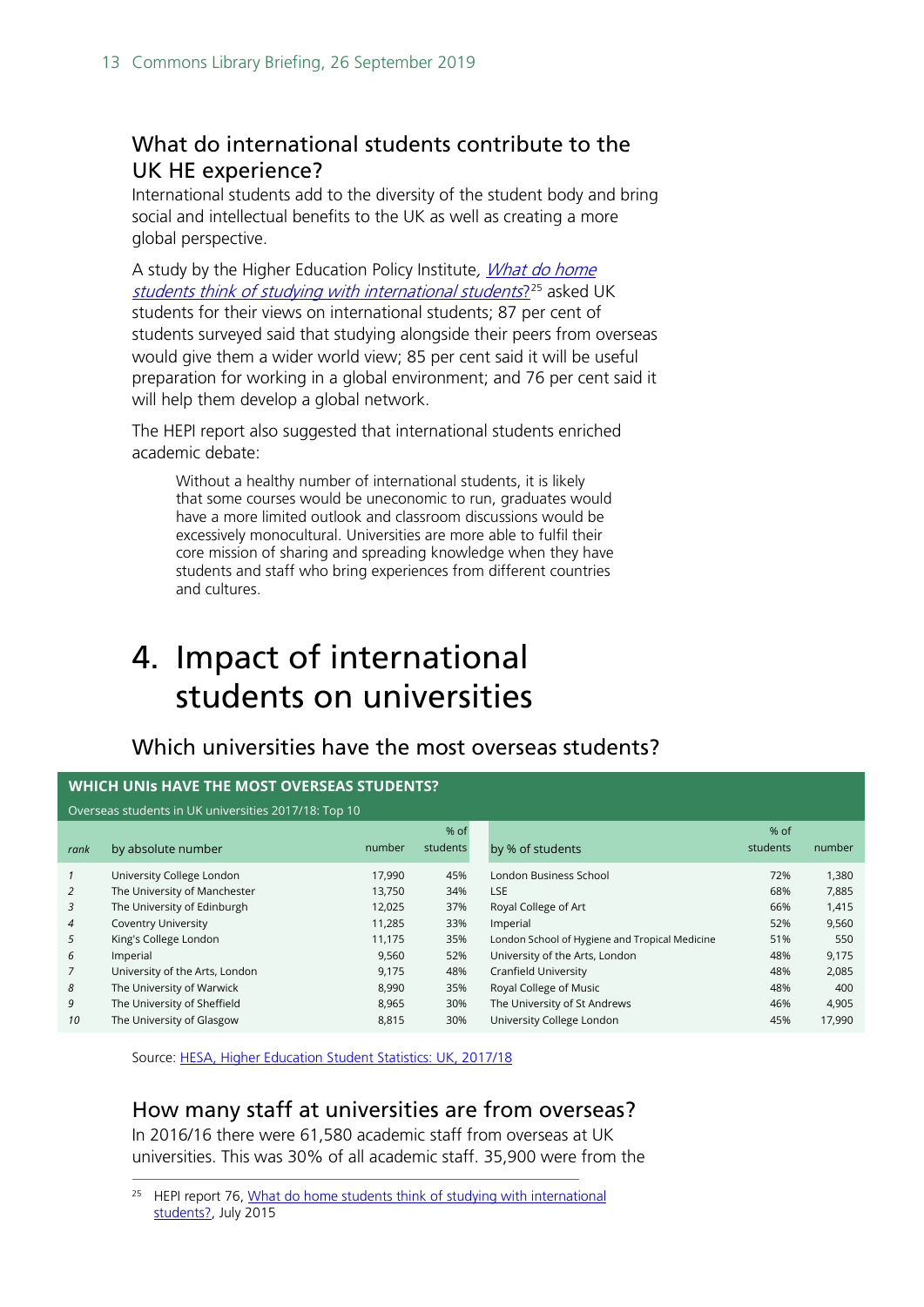EU and 25,700 from elsewhere.<sup>[26](#page-13-4)</sup> In 2015/16 Engineering & technology and the sciences had the highest overseas staff rates with 42% and 38% respectively.<sup>[27](#page-13-5)</sup>

# <span id="page-13-0"></span>5. Funding

## <span id="page-13-1"></span>5.1 Institutional income

#### <span id="page-13-2"></span>What research income comes from the EU/other overseas?

Research income from the EU was worth £877 million to UK universities in 2016/17 or 15% of total research income. This includes grants and contracts from EU Government bodies, charities and the private sector. Research income from all non-EU overseas sources was £469 million or 8% of all research income in the same year.<sup>[28](#page-13-6)</sup>

## <span id="page-13-3"></span>5.2 Which universities get the most research funding from overseas?

| <b>EU: TOP 10 UNIVERSITIES</b> |                                         |              |                              |    | <b>NON-EU: TOP 10 UNIVERSITIES</b>      |              |                            |
|--------------------------------|-----------------------------------------|--------------|------------------------------|----|-----------------------------------------|--------------|----------------------------|
| EU research income 2016/17     |                                         |              |                              |    | Other overseas reseach income 2016/17   |              |                            |
| rank                           |                                         | £<br>million | $%$ of<br>research<br>income |    | rank                                    | £<br>million | % of<br>research<br>income |
|                                |                                         |              |                              |    |                                         |              |                            |
|                                | <b>Total UK</b>                         | 877          | 15%                          |    | <b>Total UK</b>                         | 469          | 8%                         |
|                                | The University of Oxford                | 78           | 14%                          | 2  | The University of Oxford                | 83           | 15%                        |
| 3                              | The University of Cambridge             | 65           | 14%                          | 3  | Imperial                                | 44           | 12%                        |
| 4                              | Imperial                                | 63           | 17%                          | 4  | The University of Cambridge             | 41           | 9%                         |
| 5                              | University College London               | 58           | 13%                          | 5  | London School of Hygiene and Tropical M | 41           | 33%                        |
| 6                              | The University of Edinburgh             | 35           | 13%                          | 6  | University College London               | 28           | 6%                         |
|                                | The University of Manchester            | 28           | 11%                          | 7  | Liverpool School of Tropical Medicine   | 25           | 33%                        |
| 8                              | London School of Hygiene and Tropical M | 27           | 22%                          | 8  | King's College London                   | 17           | 9%                         |
| 9                              | King's College London                   | 27           | 14%                          | 9  | The University of Manchester            | 14           | 5%                         |
| 10                             | The University of Sheffield             | 22           | 14%                          | 10 | The University of Edinburgh             | 11           | 4%                         |

*Source: HE Finance Pluas 2016/17, HESA*

<span id="page-13-4"></span><sup>&</sup>lt;sup>26</sup> HESA, [Higher Education Staff Statistics: UK, 2016/17](https://www.hesa.ac.uk/news/18-01-2018/sfr248-higher-education-staff-statistics)

<span id="page-13-5"></span><sup>&</sup>lt;sup>27</sup> [Departmental demographics](https://www.hesa.ac.uk/news/23-02-2017/departmental-demographics-academic-staff) of academic staff, HESA

<span id="page-13-6"></span> $28$  HE Finance Plus 2016/17, HESA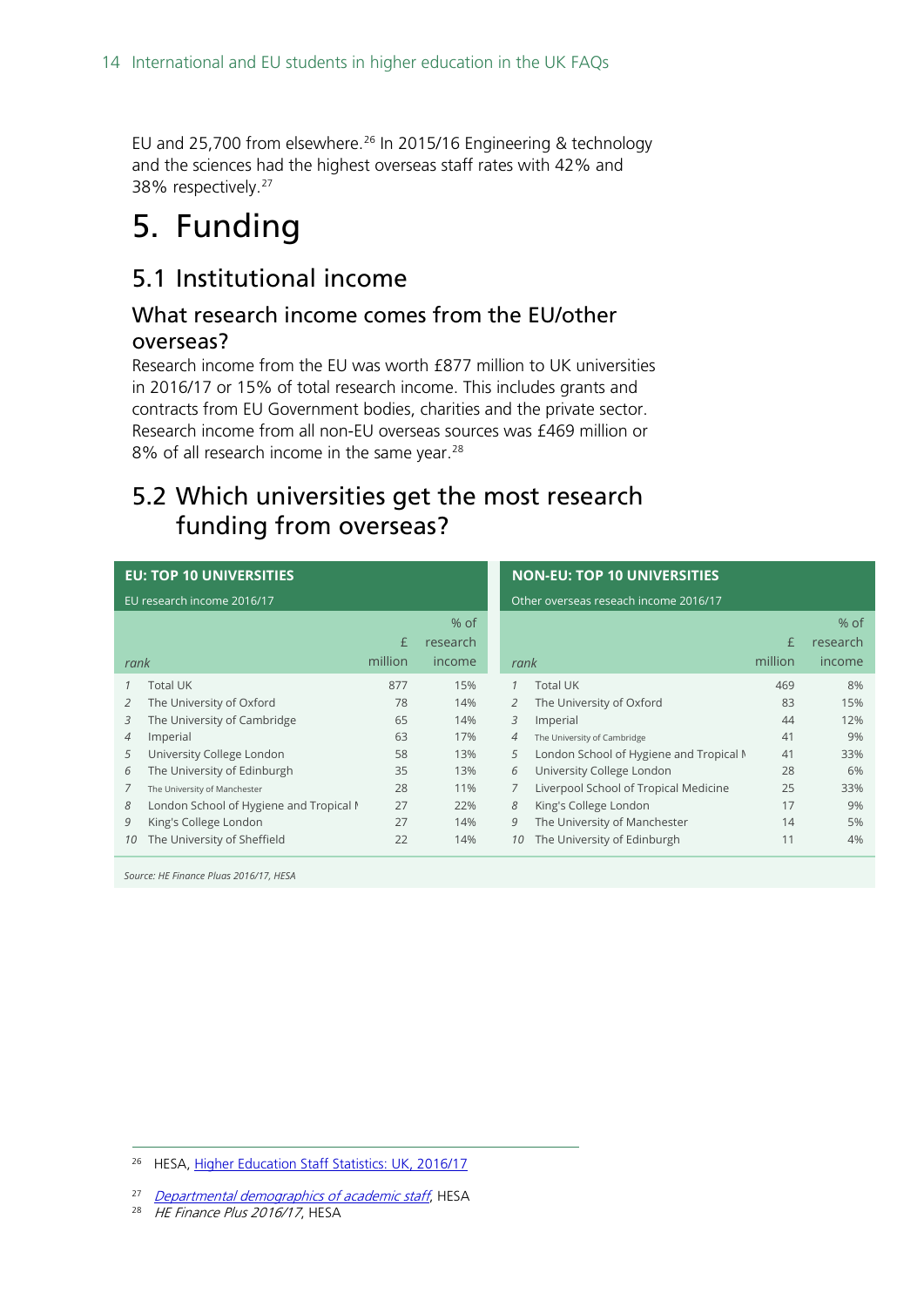## <span id="page-14-1"></span>How much fee income comes from overseas?

Overall academic fees from non-EU overseas students were worth £4.7 billion to UK universities in 2016/17 or 13.1% of their total income. Trends are illustrated opposite and show a sustained increase in the importance of overseas fee income, up from below 5% in the mid-1990s.<sup>[29](#page-14-6)</sup>

## <span id="page-14-2"></span>5.3 Student support

### <span id="page-14-3"></span>What support is available for international students?

Only students categorised as home or EU students are eligible for publicly funded student support, there is no funding available for international students. Individual institutions however may provide scholarships for international students.

The [UK Council for International Student Affairs](https://www.ukcisa.org.uk/) (UKCISA) publishes information on the criteria for categorisation as a home/EU student.

### <span id="page-14-4"></span>I am a British citizen so why have I been classified as an international student?

The student support regulations state that students must meet two main criteria to be classified as a home student: firstly students must have the correct immigration status (right of abode, or indefinite leave to remain) **AND** they must meet a three year residency requirement. Students who do not meet either of these criteria can be classified as an international student even if they are UK citizens. The three year residency requirement may catch out ex-pats returning to the UK.

# <span id="page-14-0"></span>6. EU students

### <span id="page-14-5"></span>What support is available for EU students?

Under EU rules on free movement European students studying in another EU member state must be given the same access to higher education as local students. This means that EU students have the same right to fee support as local students.

In the UK therefore EU student have access to **tuition fee loans** on the same basis as UK students. EU students studying across the UK regions will be treated the same as home students of that region, this is why EU students in Scotland do not pay fees. These rules do not apply to a member states own internal arrangements so our devolution settlement means that English students can be charged fees at Scottish universities.

<span id="page-14-6"></span>EU students are not generally eligible for maintenance loans but some students may qualify if they meet residency criteria.



1994/95 1999/00 2004/05 2009/10 2014/15

0%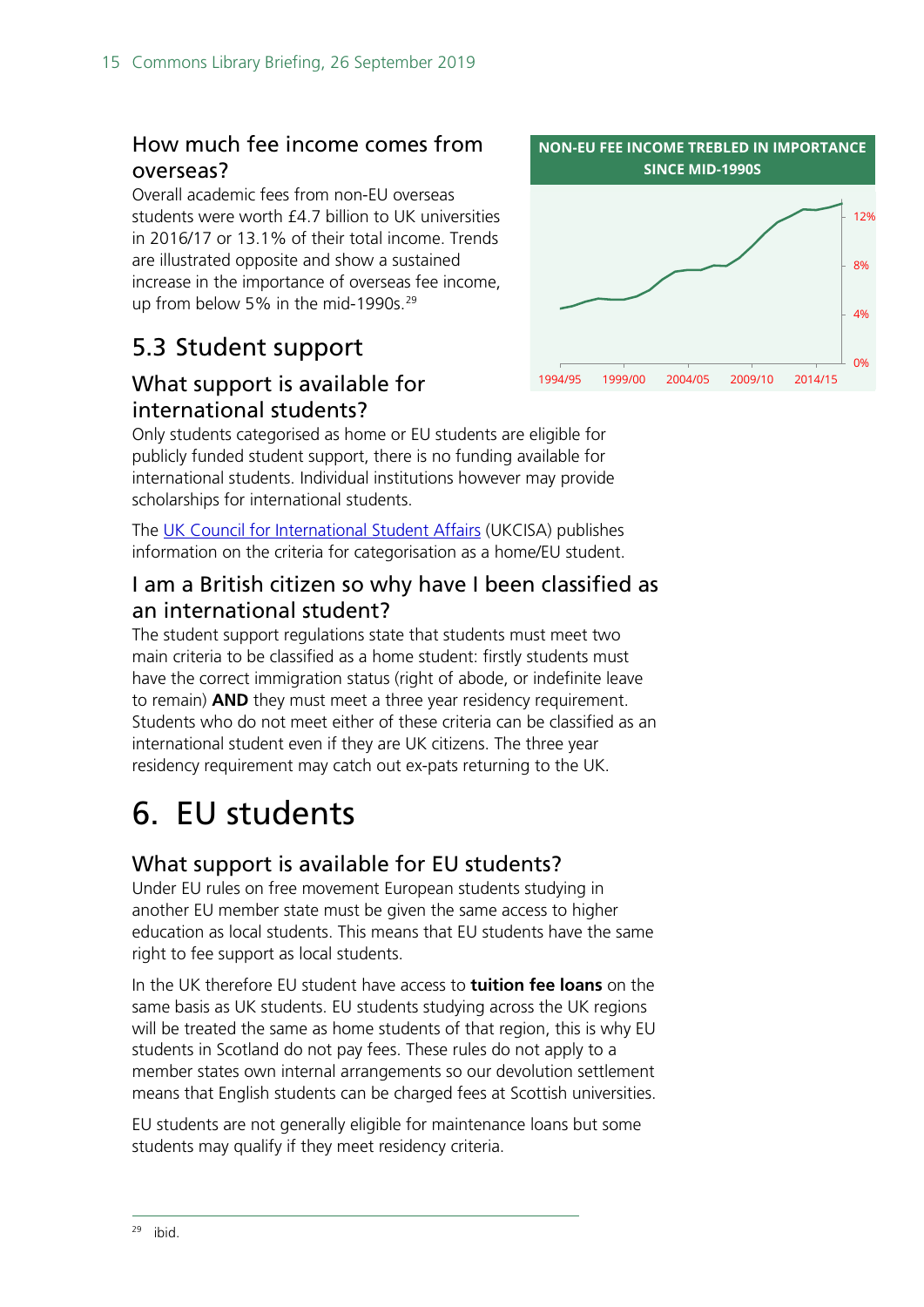#### <span id="page-15-0"></span>How much do EU students take out in loans?

In 2017-18 a total of £490 million was lent to EU students at English universities. The amount has increased in recent years particularly due to higher fees from 2012. An estimated 69% of eligible EU full-time undergraduates took out fee loans in 2014/15. A total of £2.2 billion was owed by EU borrowers at the end of financial year 2017-18; just over 2% of the total outstanding student loan debt.<sup>[30](#page-15-3)</sup>

#### <span id="page-15-1"></span>How many EU students repay loans?

As EU students have only been eligible for fee loans from 2006 there are a limited number of cohorts who have become liable to repay and only early evidence on any post-2012 cohort where loan amounts are much bigger.

Looking across all cohorts with at least one tax year processed<sup>31</sup> 16% had repaid their loans in full, 25% were currently repaying, 22% were earning below the earnings threshold (in the UK or overseas) and hence not repaying and the remaining 36% were either not in employment, defaulted on repayment, had not provided details of their income, were not traced or were not liable to repay yet. Compared to home students EU borrowers were much more likely to have repaid in full, much less likely to be repaying (around half the rate for recent cohorts), more likely to be working, but earning less than the repayment threshold and much more likely to be in one of the 'other' non-repayment categories.<sup>[32](#page-15-5)</sup>

#### <span id="page-15-2"></span>How do EU students repay their loans?

EU students repay their loans directly to the Student Loans Company. Information on repayments of loans by EU students was given in answer to a parliamentary question in March 2017:

**Students: Loans**: Written question - 66121

#### **Mrs Anne Main**: 01 March 2017

To ask the Secretary of State for Education, what steps the Government takes to reclaim student loans from graduates from non-UK EU countries who fail to repay those loans.

#### **Joseph Johnson** : 08 March 2017

The Student Loans Company (SLC) has arrangements in place to collect repayments from borrowers who move away from the UK. SLC establishes a 12 month repayment schedule based on the borrower's income and provides information on the methods of repayment available.

SLC sets up fixed repayment schedules for borrowers who do not remain in contact and will place those borrowers in arrears. Further action, including legal action, can then be taken to secure recovery.

The Department published a Joint Repayment Strategy in February 2016, which sets out how action will be taken to trace borrowers and act to recover loans where avoidance or evasion is identified.

EU students had £2.2 bn in outstanding student loan debt in March 2018.

[Student Loans in](https://www.slc.co.uk/media/10022/slcsp012018.pdf)  [England: Financial](https://www.slc.co.uk/media/10022/slcsp012018.pdf)  [year 2017-18](https://www.slc.co.uk/media/10022/slcsp012018.pdf)

<span id="page-15-4"></span><span id="page-15-3"></span><sup>30</sup> *[Student Loans in England: Financial Year 2017-18](http://www.slc.co.uk/official-statistics/student-loans-debt-and-repayment/england.aspx)*, SLC

 $31$  Up to the 2016 cohort who finished their courses in 2015 and first became liable to repay in April 2016

<span id="page-15-5"></span>[Student Loans in England: Financial Year 2017-18](http://www.slc.co.uk/official-statistics/student-loans-debt-and-repayment/england.aspx), SLC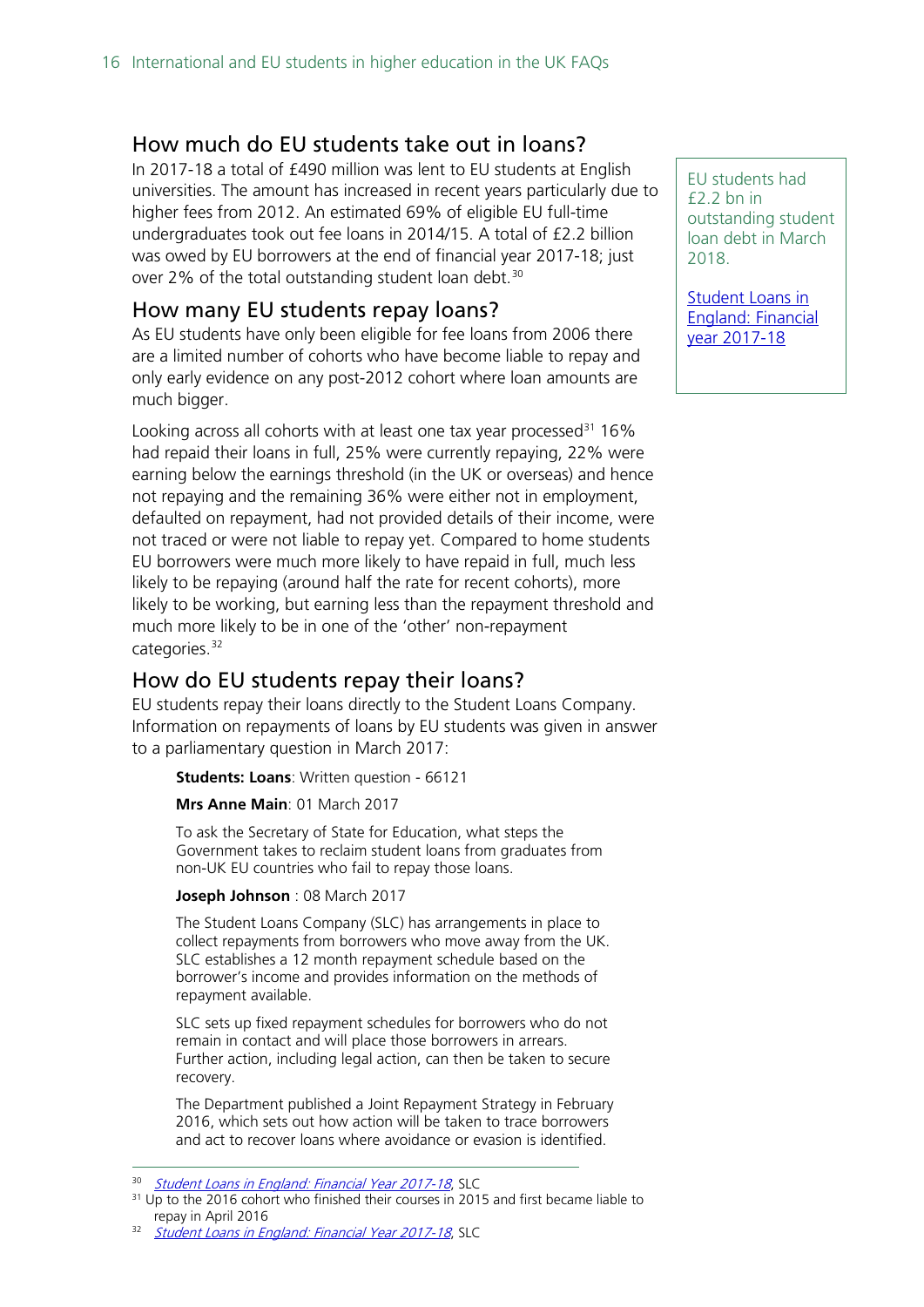This publication can be found at [https://www.gov.uk/Government/publications/student-loan](https://www.gov.uk/government/publications/student-loan-repayment-strategy)[repayment-strategy.](https://www.gov.uk/government/publications/student-loan-repayment-strategy)

[\[HC Deb 1 March 2017}](http://www.parliament.uk/written-questions-answers-statements/written-question/commons/2017-03-01/66121)

### <span id="page-16-0"></span>Will the Government continue to fund EU students post Brexit?

On 28 May 2019 the government [confirmed](https://www.gov.uk/government/news/eu-student-funding-continued-for-202021) that EU students who begin their degrees on or before the academic year 2020-21 will be eligible for home student fees and financial support and that nothing will change for them throughout their degree. This will be the case whether or not the UK leaves the EU with a deal.

However the government has not stated what the situation will be for EU students after the 2020-21 academic year, the May statement said:

Work to determine the future fee status for new EU students after the 2020/21 academic year is ongoing as the Government prepares for a smooth and orderly exit from the EU as soon as possible.

The Government will provide sufficient notice for prospective EU students on fee arrangements ahead of the 2021/2022 academic year and subsequent years in future.

## <span id="page-16-1"></span>6.1 Erasmus+

#### <span id="page-16-2"></span>How many students come to the UK on Erasmus programmes?

31,200 higher education students came to the UK under the 2016 Erasmus+ 'Call'. This includes those on traineeships as well as those studying at UK universities. The largest number came from France with 7,800, followed by Germany with 5,300 and Spain with 4,600.<sup>33</sup>

## <span id="page-16-3"></span>How many UK students are on

### Erasmus+programmes and where do they study?

10,944 UK students were involved in the 2016 Erasmus+ 'Call' for studies in participating programme countries. A further 6,618 were on traineeships through Erasmus.[34](#page-16-5)

In 2016/17 The most popular host countries for UK students and those on traineeships were France (3,873), Spain (3,767), Germany (2,321), Italy (1,202) and the Netherlands (1,189). [35](#page-16-6)

A report by Universities UK international, Gone International: Mobility [Works](http://www.universitiesuk.ac.uk/policy-and-analysis/reports/Pages/gone-international-mobility-works.aspx), showed that Erasmus+ accounted for 55% of the international experiences of graduates who had completed their courses in 2014/15. The report also found a correlation between mobility and improved academic and employment outcomes:

<span id="page-16-4"></span><sup>33</sup> [Erasmus+ Programme Annual Report 2017](https://publications.europa.eu/en/publication-detail/-/publication/519aa03d-1f0b-11e9-8d04-01aa75ed71a1), Annex 18

<span id="page-16-5"></span><sup>34</sup> 2016 Key Actions 1 & 3 Outputs Funded tables - Placements (actuals & estimates) 18-09-2018,<https://www.erasmusplus.org.uk/statistics-0>

<span id="page-16-6"></span><sup>&</sup>lt;sup>35</sup> 2014-2017 [Higher education mobility statistics,](https://www.erasmusplus.org.uk/file/6042/download) www.erasmusplus.org.uk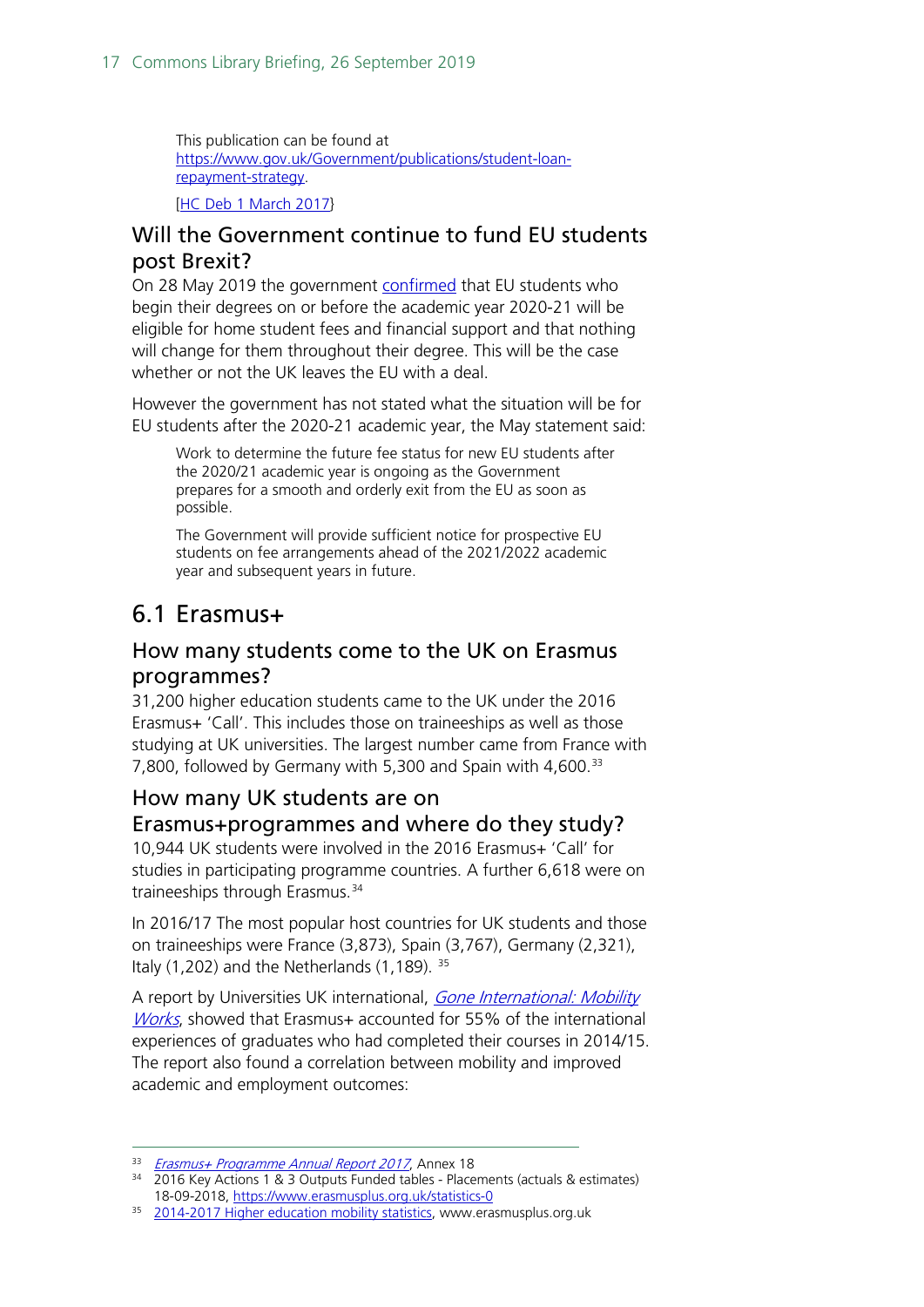Six months after graduation mobile students were less likely to be unemployed and more likely to have had obtained a first- or upper second-class degree, be in a graduate level position, or to be working abroad.<sup>[36](#page-17-1)</sup>

## <span id="page-17-0"></span>Will Brexit affect the UK's participation in the Erasmus+ scheme?

Future participation in the Erasmus+ programme will vary depending on whether there is a deal or a no deal Brexit and on the outcome of future negotiations.

On 29 January 2019 the Government issued guidance in an [updated](https://www.gov.uk/government/publications/erasmus-in-the-uk-if-theres-no-brexit-deal/erasmus-in-the-uk-if-theres-no-brexit-deal) [Technical Notice](https://www.gov.uk/government/publications/erasmus-in-the-uk-if-theres-no-brexit-deal/erasmus-in-the-uk-if-theres-no-brexit-deal) :

#### **Planning for a deal**

In the event that the UK leaves the EU with a withdrawal agreement in place, the UK will participate in Erasmus+ and the ESC until the end of the current cycle in 2020. EU funding for UK participants and projects will be unaffected for the entire lifetime of projects, including those that extend beyond 2020. It is important that UK organisations and participants are in a position to benefit from the UK's continued participation in Erasmus+ and ESC.

#### **Planning for no deal**

In the event that the UK leaves the EU without a deal, the UK will engage with the European Commission with the aim of securing the UK's continued full participation in Erasmus+ and ESC until 2020. There are a range of options for the UK's continued participation in Erasmus+ and ESC, including programme country status, partner country status or another arrangement. Partner country access to Erasmus+ varies between different regional groups.

The government aims to minimise the impact on projects in a no deal scenario. We will work closely with the National Agency to update organisations when more information is available from the European Commission. Home organisations will keep participants updated on any changes.

#### **The government underwrite guarantee**

In the event that the UK leaves the EU without a deal, the government's underwrite guarantee will cover the payment of awards to UK applicants for all successful Erasmus+ and ESC bids. Successful bids are those that are approved directly by the European Commission or by the National Agency and ratified by the European Commission. This includes projects and participants that are only informed of their success, or who sign a grant agreement, after the UK's withdrawal from the EU, and commits to underwrite funding for the entire lifetime of the projects.

The government will need to reach agreement with the EU for UK organisations to continue participating in Erasmus+ and ESC projects and is seeking to hold these discussions with the EU. If discussions with the Commission to secure UK organisations' continued ability to participate in the programme are unsuccessful, the government will engage with Member States

<span id="page-17-1"></span><sup>&</sup>lt;sup>36</sup> Universities UK international, [Gone International: Mobility](http://www.universitiesuk.ac.uk/policy-and-analysis/reports/Pages/gone-international-mobility-works.aspx) Works, p36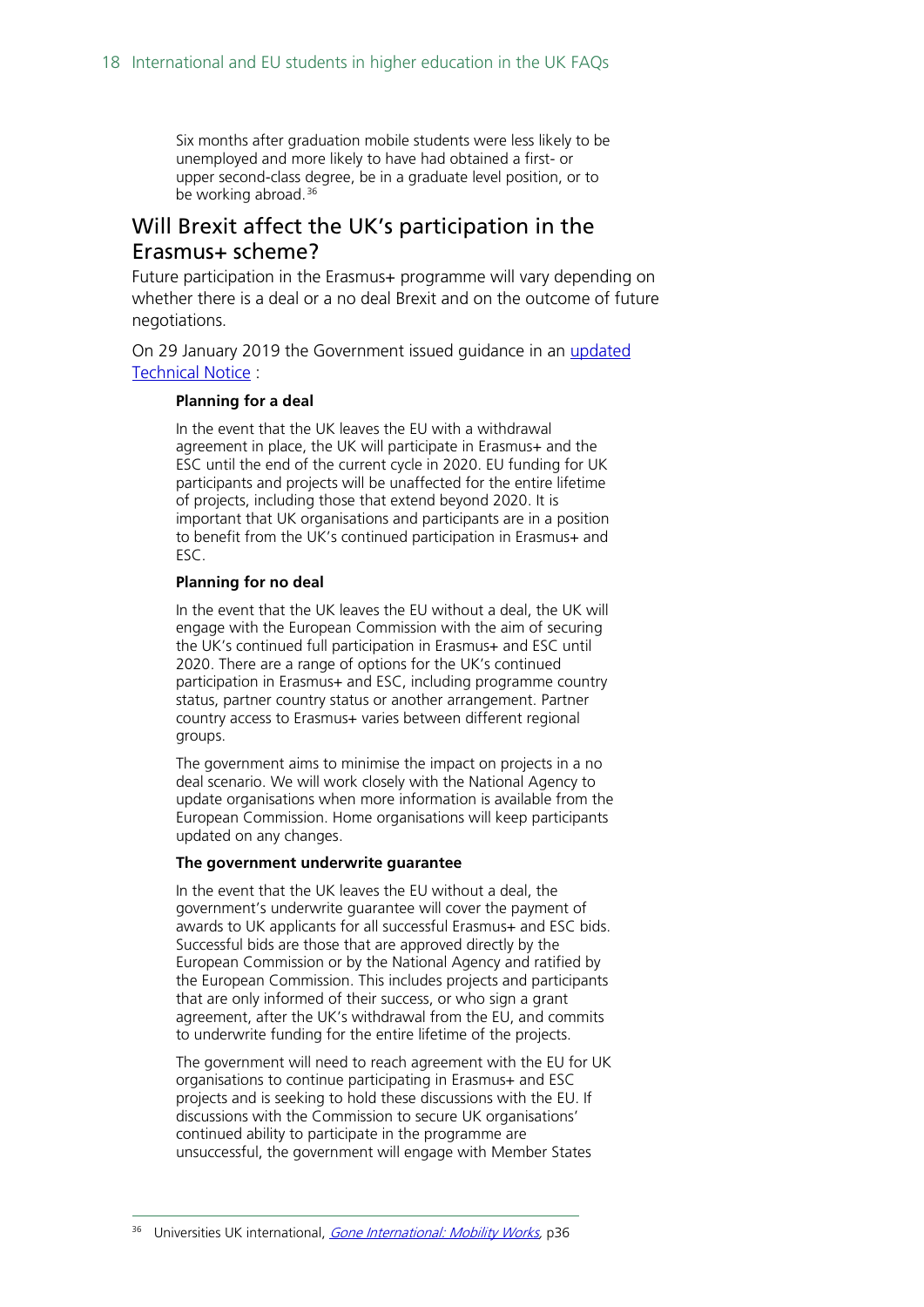and key institutions to seek to ensure UK participants can continue with their planned activity.

In these circumstances, UK organisations may wish to consider bilateral arrangements with partner organisations that would enable their projects to continue. The government will provide funding for projects that were approved directly by the European Commission or by the National Agency and ratified by the European Commission prior to the UK's withdrawal from the EU to continue in this form, should it become necessary.

The guarantee covers funding committed to UK organisations. It does not cover funding committed to partners and participants in other Member States and other participating countries. This means that where a UK organisation is the lead member of a partnership, any funding it distributes to non-UK associated beneficiaries is not covered by the guarantee.

Participation in the Erasmus+ programme in the event of a no deal Brexit was raised in a PQ on [4 February 2019:](https://www.parliament.uk/written-questions-answers-statements/written-question/commons/2019-01-30/214486)

#### **Erasmus+ Programme**: Written question - 214486

#### **Gordon Marsden**:30 January 2019

To ask the Secretary of State for Education, whether funding for students currently on Erasmus+ placement years in (a) the UK and (b) in EU member states will be guaranteed to complete their year abroad in the event that the UK leaves the EU without a deal.

#### **Chris Skidmore**: 04 February 2019

Leaving the EU with a deal remains the government's top priority. This has not changed. However a responsible government must plan for every eventuality, including a no deal scenario. We are intensifying and accelerating no deal planning to ensure we are fully prepared.

The Department for Education and Her Majesty's Treasury have regular discussions on preparations for leaving the EU in a no deal scenario, including on this issue.

The updated Technical Notice states the current position on no deal preparations for Erasmus+. In the event of a no deal, the government guarantee will cover the payment of awards to UK applicants for all successful Erasmus+ bids agreed by the National Agency and EU Commission. We have noted the information released by the European Commission on 30 January 2019 with regards to contingency planning for Erasmus+ and we are seeking to hold discussions with the Commission as soon as possible to discuss this.

With regards to 2019 applications, we continue to recommend that applications are submitted, as they are normally, both to the UK National Agency and directly to the European Commission in line with the 2019 Programme Guide. The Government Guarantee will cover the payment of awards to UK applicants for all successful Erasmus+ bids for the duration of the course. Successful bids are those that are approved directly by the European Commission or by the National Agency and ratified by the European Commission.

#### <span id="page-18-0"></span>A UK alternative to Erasmus+ ?

Commentators have said that if the UK loses access to the Erasmus+ scheme it is important that the Government commits to fund an alternative scheme. A replacement scheme to Erasmus+ was discussed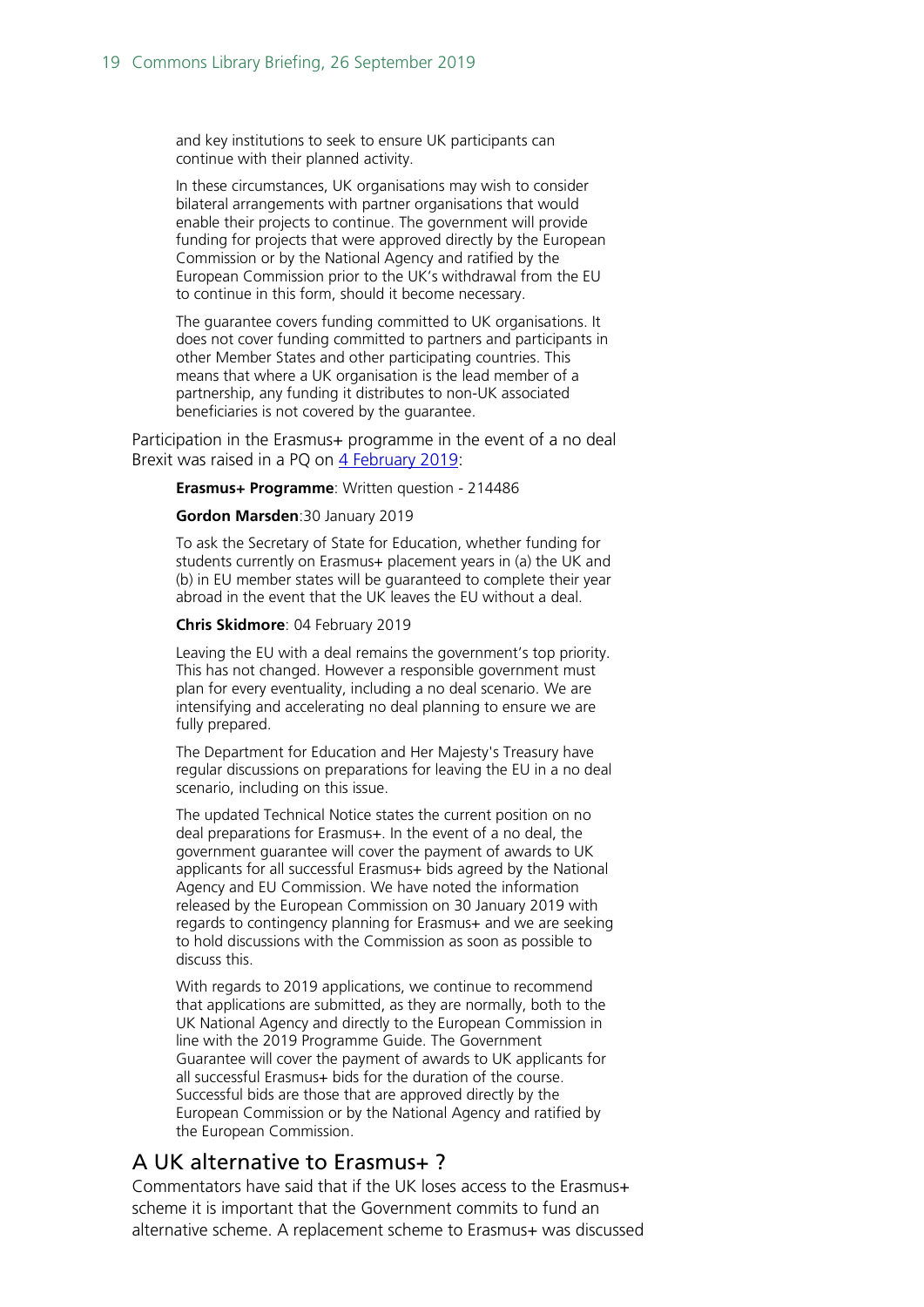during the House of Commons Education Committee's inquiry into the impact of Brexit on the higher education sector. The Committee's report, *Exiting the EU: challenges and opportunities for the higher* [education sector](https://www.publications.parliament.uk/pa/cm201617/cmselect/cmeduc/683/683.pdf), 19 April 2017, gives and overview of the issues involved with a new scheme and potential costs on p221-22.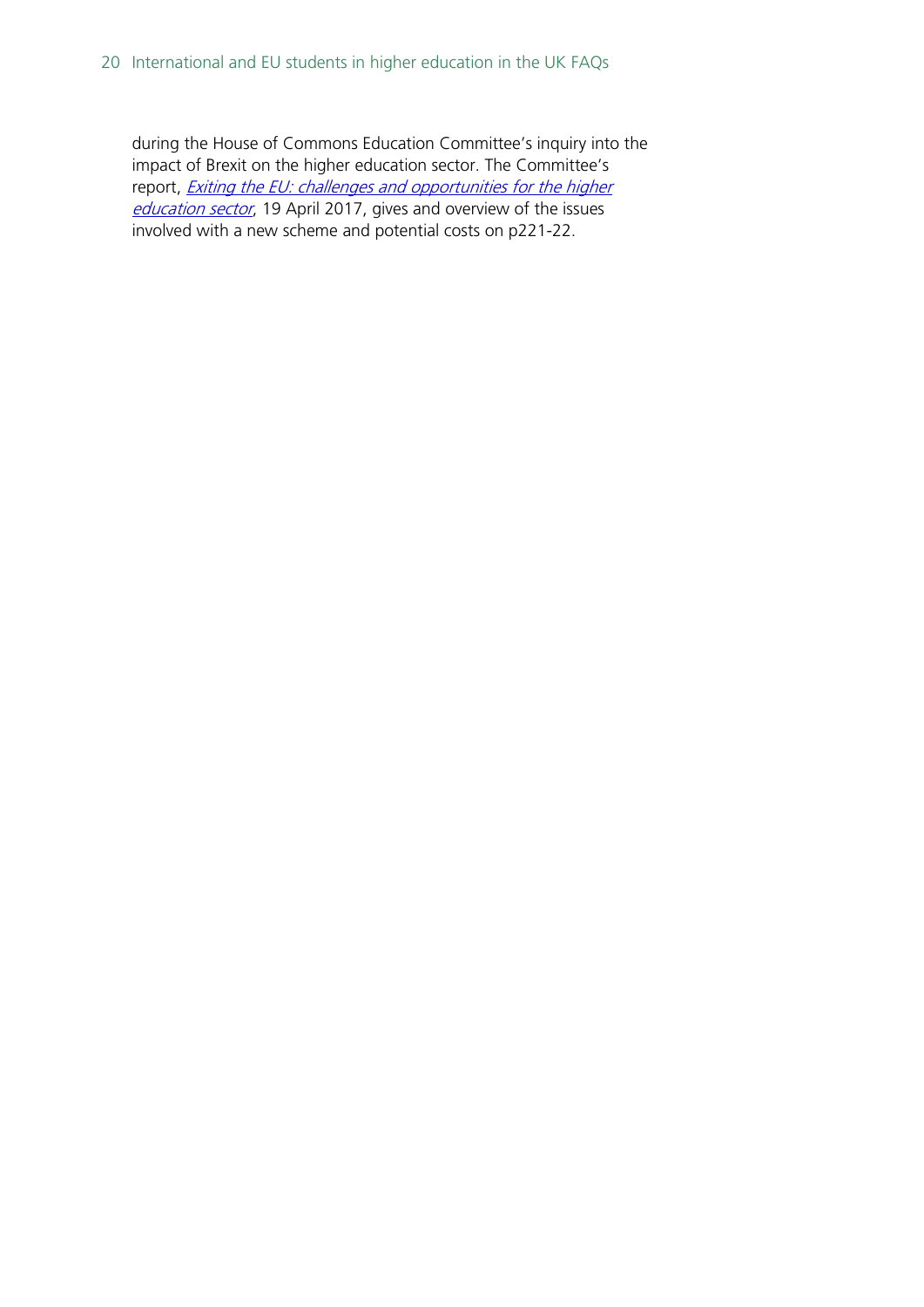# <span id="page-20-0"></span>7. Sources of information

Universities UK, [The economic impact of international students](http://www.universitiesuk.ac.uk/policy-and-analysis/reports/Documents/2017/briefing-economic-impact-international-students.pdf), March 2017

Universities UK, *International facts and figures 2019*, July 2019

UK Council for International Student Affairs, [UKCISA Briefing on](https://www.ukcisa.org.uk/Research--Policy/Resource-bank/resources/94/UKCISA-Briefing-on-international-students)

[international students](https://www.ukcisa.org.uk/Research--Policy/Resource-bank/resources/94/UKCISA-Briefing-on-international-students), May 2017

UK Council for International Student Affairs, International student [statistics: UK higher education,](https://www.ukcisa.org.uk/Research--Policy/Statistics/International-student-statistics-UK-higher-education) 15 August 2019

Office for National Statistics, Population Briefing International student [migration What do the statistics tell us?](http://webarchive.nationalarchives.gov.uk/20160105160709/http:/www.ons.gov.uk/ons/rel/migration1/long-term-international-migration/student-migration---what-do-the-statistics-tell-us-/student-migration---what-do-the-statistics-tell-us.pdf) January 2016

Office for National Statistics, *International student migration research* [update: August 2017](https://www.ons.gov.uk/peoplepopulationandcommunity/populationandmigration/internationalmigration/articles/internationalstudentmigrationresearchupdate/august2017)

Higher Education Statistics Agency, Higher Education Student Statistics: UK, 2017/18 - [Where students come from and go to study](https://www.hesa.ac.uk/news/17-01-2019/sb252-higher-education-student-statistics/location)

Migration Advisory Committee, *Impact of international students in the* [UK](https://assets.publishing.service.gov.uk/government/uploads/system/uploads/attachment_data/file/739089/Impact_intl_students_report_published_v1.1.pdf), September 2018

Higher Education Policy Institute, *[The costs and benefits of international](https://www.hepi.ac.uk/wp-content/uploads/2018/01/Economic-benefits-of-international-students-by-constituency-Final-11-01-2018.pdf)* 

[students by parliamentary constituency](https://www.hepi.ac.uk/wp-content/uploads/2018/01/Economic-benefits-of-international-students-by-constituency-Final-11-01-2018.pdf), January 2018